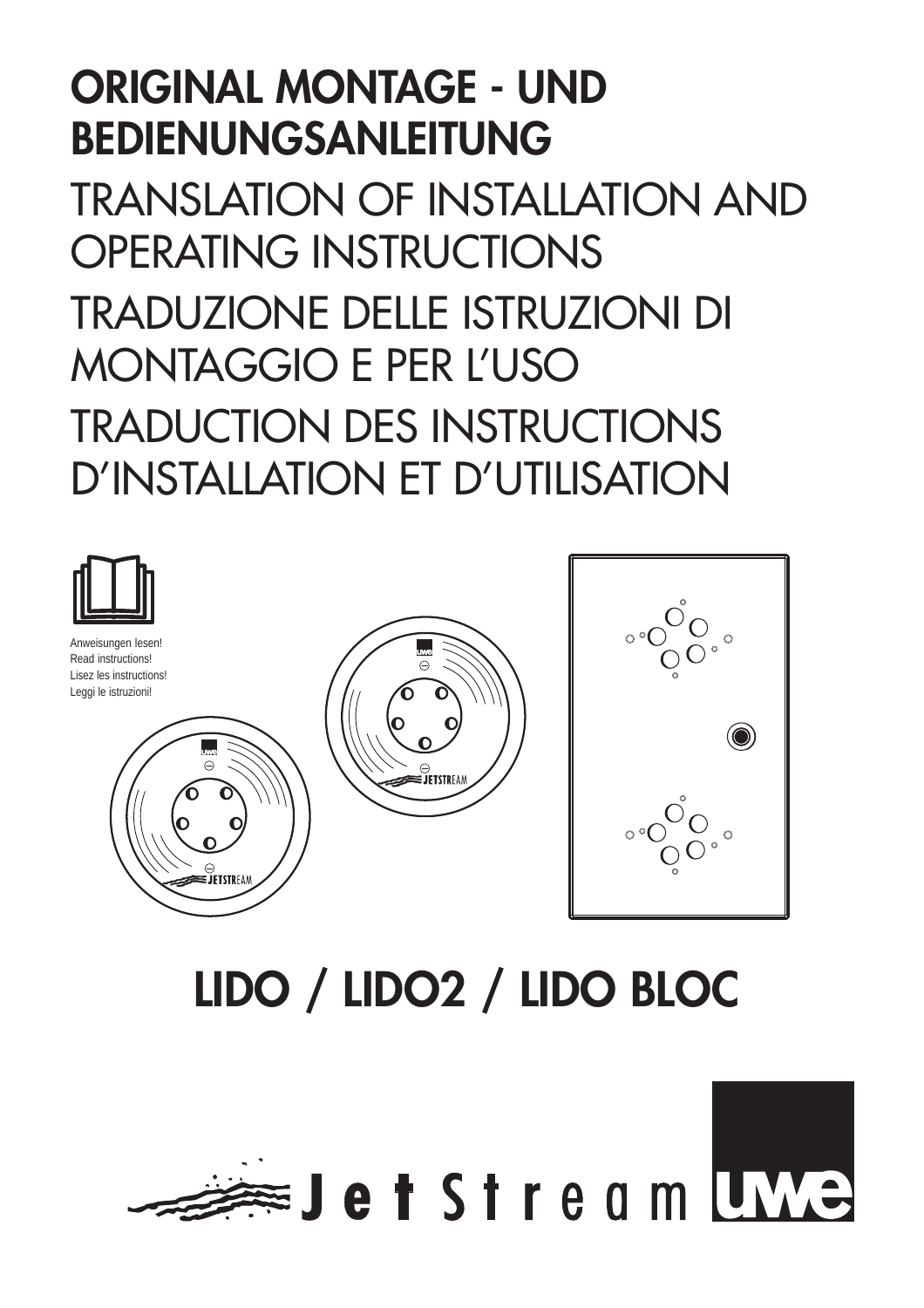#### **D ORIGINAL MONTAGE - UND BEDIENUNGSANLEITUNG**

#### **Vorwort**

Ihr Gerät ist nach dem neuesten Stand der Technik gebaut und ist betriebssicher. Es wurde mit größter Sorgfalt gefertigt und unterliegt einer ständigen Qualitätskontrolle. Es ist vom TÜV geprüft und mit dem TÜV-GS Zeichen versehen. Diese Montage- und Bedienungsanleitung enthält wichtige Hinweise, um das Gerät sicher und sachgerecht zu betreiben. Um Gefahren zu vermeiden und eine lange Lebensdauer sicherzustellen, ist ihre strikte Beachtung erforderlich. Diese Montageund Bedienungsanleitung berücksichtigt nicht die ortsgebundenen Bestimmungen, für deren Einhaltung der Betreiber und Montagepersonal verantwortlich sind. Jede Person, die mit der Aufstellung, Inbetriebnahme, Bedienung, Wartung und Reparatur des Gerätes beauftragt ist, muss die Montage- und Bedienungsanleitung und besonders die Sicherheitshinweise gelesen und verstanden haben. Es können Gefahren vom Gerät ausgehen, wenn es nicht von geschulten oder eingewiesenen Personen oder zu nicht bestimmungsgerechtem Gebrauch eingesetzt wird. Lassen Sie sich bzw. Ihr Personal vor dem ersten Einsatz des Gerätes vom Fachberater unterweisen. Sollten wider Erwarten an Ihrem Gerät technische Defekte auftreten, wenden Sie sich bitte an Ihren Kundendienst oder Händler.

#### **GB TRANSLATION OF INSTALLATION AND OPERATING INSTRUCTIONS**

#### **Preface**

This unit complies with the technical state of the art and is safe to operate. It was manufactured with great care and is subjected to regular quality checks. It has been inspected by the German Technical Inspectorate and awarded the TUV-GS safety standard certificate.

The installation and operating instructions contain important information for safe and correct operation of the unit. Strict compliance is necessary to prevent hazards and to ensure a long service life.

Compliance with local regulations is the responsibility of the operator and of the installation personnel and is not taken into account in this manual.

Each person entrusted with installation, operation, maintenance and after-salesservice must read and understand the installation and operating instructions and expressly the safety instructions. The equipment can present a hazard if not used appropriately or by trained or instructed persons.

Before first time operation you and/or your personnel should receive instructions from your dealer.

If technical problems should occur, please contact the nearest customer service centre or your dealer.

#### **I TRADUZIONE DELLE ISTRUZIO-NI DI MONTAGGIO E PER L'USO**

#### **Prefazione**

Il vostro apparecchio è costruito in conformità al livello più aggiornato della tecnica ed per la massima sicurezza di funzionamento.

E 'stato testato dal TÜV e recano il marchio TÜV GS.

Tuttavia da questo apparecchio possono derivare dei pericoli, se esso non viene impiegato da persone che hanno ricevuto l'addestramento oppure le istruzioni oppure se viene impiegato per un uso non conforme allo scopo. Per questo motivo le istruzioni per l'uso e soprattutto le avvertenze riguardanti la sicurezza devono venire lette e comprese da ogni persona incaricata dell' installazione, della messa in funzione, dell'uso della manutenzione e della riparazione dell'apparecchio. Prima di utilizzare l'apparecchio per la prima volta è assolutamente necessario che voi ed il vostro personale vi facciate istruire dal consulente specializzato nel settore.

Se, contrariamente alle aspettative si dovessero verificare dei guasti al vostro apparecchio, rivolgetevi per favore alla sede del Servizio Assistenza Clienti oppure al vostro venditore autorizzato.

## **F**

#### **TRADUCTION DES INSTRUC-TIONS D'INSTALLATION ET D'UTILISATION**

#### **Préface**

Cet appareil a été conçu selon l'état actuel de la technique et son fonctionnement est fiable. Il a été fabriqué avec le plus grand soin, soumis à des contrôles de qualité constants. Il a été approuvé par le TÜV (association de surveillance technique allemande) et porte le label TÜV-GS.

Ces instructions d'installation et d'utilisation contiennent des informations importantes permettant une utilisation sure et correcte. Il est impératif de respecter ces consignes pour éviter tous dangers et assurer ainsi une grande durabilité de l'appareil. Les dispositions locales ne sont pas prises en compte par les instructions d'installation et d'utilisation. Le respect de ces règles est à la charge de l'exploitant et du personnel de montage. Cet équipement peut présenter un danger s'il n'est pas utilisé conformément ou par des personnes formées et qualifiées.

Toute personne chargée de la pose, de la mise en service, de la manipulation, de l'entretien et de la réparation de l'appareil doit lire et comprendre le mode d'emploi et tout particulièrement les consignes de sécurité et suivre les instructions du revendeur spécialisé. Si l'appareil devait toutefois manifester un dysfonctionnement, nous vous prions de contacter le service après-vente ou le revendeur.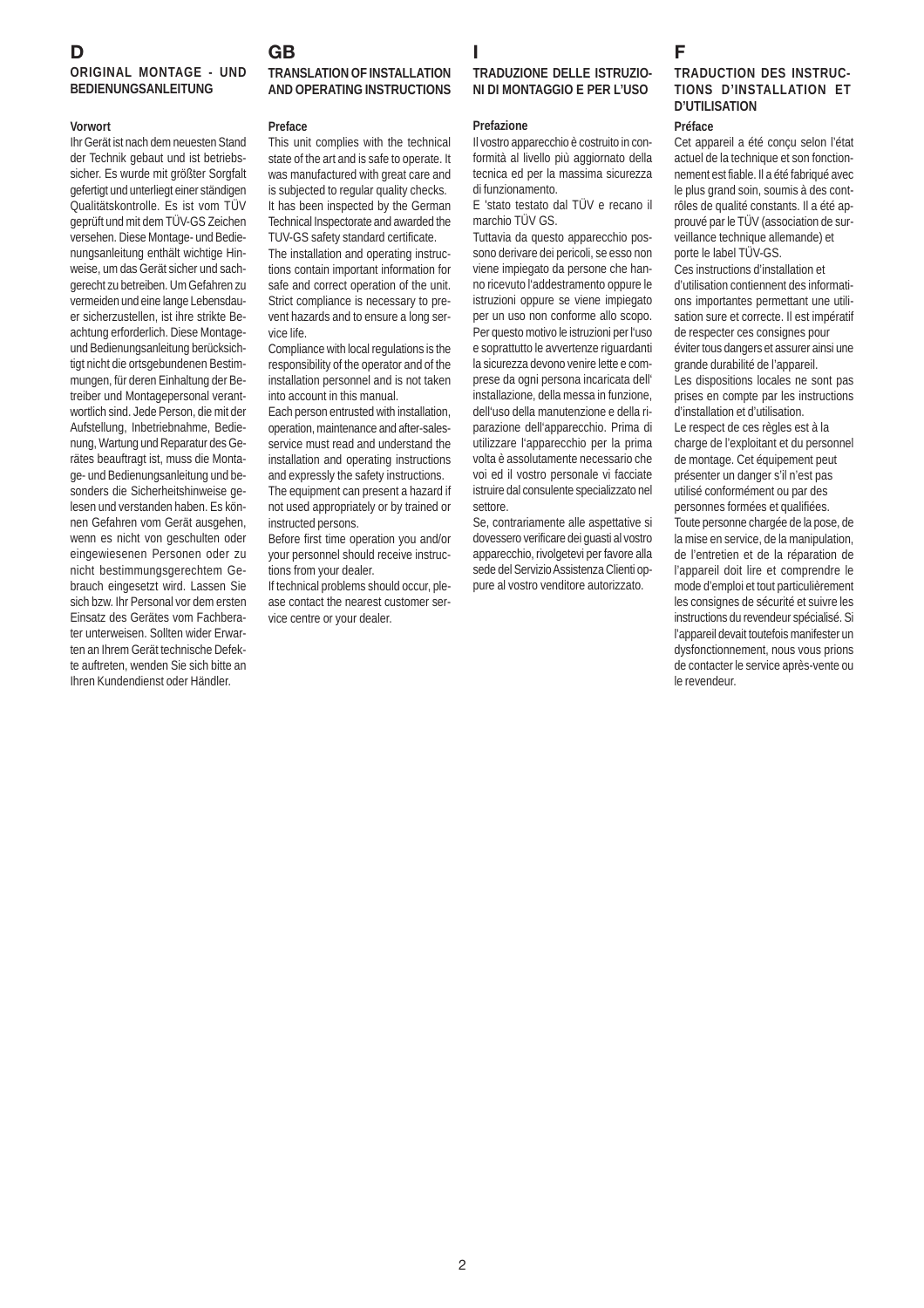| <b>INHALTSVERZEICHNIS</b><br><b>SEITE</b> |                                                                                                   |  |
|-------------------------------------------|---------------------------------------------------------------------------------------------------|--|
| 1                                         | SICHERHEITS-  4-6<br><b>HINWEISE</b>                                                              |  |
| 2                                         | VORSCHLÄGE                                                                                        |  |
|                                           |                                                                                                   |  |
|                                           |                                                                                                   |  |
|                                           | EINSETZEN DER  8-15                                                                               |  |
| 3                                         | ROHBAUTEILE IN DIE<br><b>SCHALUNG</b>                                                             |  |
| 3.1                                       | Bohrschablone  8<br>LIDO / LIDO2 Druckseite                                                       |  |
| 3.2                                       | <b>LIDO Bloc</b>                                                                                  |  |
| 3.3                                       | Bohrschablone  10<br>LIDO / LIDO2 Saugseite                                                       |  |
| 3.4                                       | Montage LIDO / LIDO2  11                                                                          |  |
| 3.5                                       | Montage LIDO Bloc  12                                                                             |  |
| 3.6                                       | Fliesenplan LIDO / LIDO2  13<br>Düse / Ansaugung                                                  |  |
| 3.7                                       | Fliesenplan  13<br>LIDO Bloc                                                                      |  |
| 3.8                                       | Folien- Stahl- Alu- und  14-15<br>Polyesterbecken<br>Düse / Ansaugung<br>LIDO / LIDO2 / LIDO Bloc |  |
| 3.9                                       | Pneumatikschalter  15                                                                             |  |
|                                           | einbauen (Option)                                                                                 |  |
| 4                                         | FERTIGMONTAGE  15-21                                                                              |  |
| 4.1                                       | Montage Pumpe, Saug-  16<br>und Druckschlauch                                                     |  |
| 4.2                                       | Montage Düsenteil  17                                                                             |  |
| 4.3                                       | Montage Einlaufseiher  17                                                                         |  |
| 4.4                                       | Piezo-Taster in der  17<br>Beckenwand                                                             |  |
| 4.5                                       | Pneumatikschalter in der  18<br>Beckenwand                                                        |  |
| 4.6                                       | Luftansaugschlauch                                                                                |  |
| 4.7                                       | Steuerkasten                                                                                      |  |
| 5                                         |                                                                                                   |  |
| 5.1                                       | Montage Düsenteil                                                                                 |  |
| 5.2                                       | Montage Piezo-Taster 20<br>Taster / Blende                                                        |  |
| 5.3                                       | Montage Saugseite  21                                                                             |  |
| 6                                         | <b>INBETRIEBNAHME</b> 21-22                                                                       |  |
| 6.1                                       | Inbetriebnahme                                                                                    |  |
| 6.2                                       | Erstinbetriebnahme der  21<br>Anlage                                                              |  |
| 6.3                                       |                                                                                                   |  |
| 6.4                                       |                                                                                                   |  |
| 6.5                                       | Uberwintern  22                                                                                   |  |
| 6.6                                       | Wiederinbetriebnahme  22                                                                          |  |
| 7                                         | WARTUNG  22-23                                                                                    |  |
| 8                                         | <b>AN DEN ELEKTRO-  23-24</b><br><b>INSTALLATEUR</b>                                              |  |
| 9                                         | SCHALTPLÄNE  25-27                                                                                |  |

|                | <b>LIST OF CONTENTS</b><br>PAGE                                                                               |  |
|----------------|---------------------------------------------------------------------------------------------------------------|--|
| 1              | <b>INSTRUCTIONS</b>                                                                                           |  |
| $\overline{2}$ | <b>INSTALLATION</b> 7-8<br><b>SUGGESTIONS</b>                                                                 |  |
|                |                                                                                                               |  |
|                |                                                                                                               |  |
| 3              | <b>INSTALLING THE WALL  8-15</b><br>NICHE IN CONCRETE<br>SHUTTERED POOLS                                      |  |
| 3.1            | Drilling template  8<br>LIDO / LIDO2 Pressure side                                                            |  |
| 3.2            | LIDO Bloc                                                                                                     |  |
| 3.3            | Bohrschablone  10<br>LIDO / LIDO2 Suction                                                                     |  |
| 3.4            | Installation LIDO / LIDO2  11                                                                                 |  |
| 3.5            | Installation LIDO Bloc  12                                                                                    |  |
| 3.6            | Tile plan LIDO / LIDO2  13<br>Nozzle / Suction                                                                |  |
| 3.7            | LIDO Bloc                                                                                                     |  |
| 3.8            | Plastic liner- Steel-  14-15<br>aluminium and polyester pools<br>Nozzle / suction<br>LIDO / LIDO2 / LIDO Bloc |  |
| 3.9            | Pneumatic switch  15<br>(Option)                                                                              |  |
| 4              | <b>FINAL ASSEMBLY  15-21</b>                                                                                  |  |
| 4.1            | Mounting of pump,  16<br>suction tube and pressure tube                                                       |  |
| 4.2            | Mounting the nozzle assembly 17                                                                               |  |
| 4.3            | Mounting the intake screen  17                                                                                |  |
| 4.4            | Piezo-push button  17<br>operable from pool                                                                   |  |
| 4.5            | Pneumatic switch  18<br>operable from pool                                                                    |  |
| 4.6            | inlet fittings                                                                                                |  |
| 4.7            | control panel                                                                                                 |  |
| 5<br>5.1       | LIDO Bloc Mounting  20                                                                                        |  |
| 5.2            | the nozzle assembly<br>Mounting Piezo-push  20                                                                |  |
|                | button / cover                                                                                                |  |
| 5.3            | Mounting suction side  21                                                                                     |  |
| 6<br>6.1       | OPERATION  21-22                                                                                              |  |
|                | starting                                                                                                      |  |
| 6.2.<br>6.3    | operation                                                                                                     |  |
| 6.4            | Strength of the jet  21                                                                                       |  |
| 6.5            | Frost protection  22                                                                                          |  |
| 6.6            | Re-starting operation  22                                                                                     |  |
| 7              | MANTENANCE  22-23                                                                                             |  |
| 8              | <b>INFORMARION FOR  23-24</b><br>THE ELECTRICIAN                                                              |  |
| 9              | <b>WIRING DIAGRAMS 25-27</b>                                                                                  |  |

| INDICE | <b>PAGINA</b>                                                                                              | $\ddot{\phantom{0}}$    |
|--------|------------------------------------------------------------------------------------------------------------|-------------------------|
| 1      | ISTRUZIONI PER LA  4-6<br><b>SICUREZZA</b>                                                                 |                         |
| 2      | PROPOSTA  7-8<br><b>D'INSTALLAZIONE</b>                                                                    | í                       |
|        |                                                                                                            |                         |
| 3      | <b>INSTALLAZIONE</b> 8-15<br>DI PEZZI GREZZI                                                               | $\ddot{\cdot}$          |
| 3.1    | <b>NFI I'ARMATURA</b><br>Schema di foratura  8<br>LIDO / LIDO2 Mandata                                     | $\ddot{\phantom{0}}$    |
| 3.2    | LIDO Bloc                                                                                                  | $\ddot{\phantom{0}}$    |
| 3.3    | LIDO / LIDO2 Aspiratione                                                                                   | $\ddot{\phantom{0}}$    |
| 3.4    | Montaggio LIDO / LIDO2  11                                                                                 | $\ddot{\phantom{0}}$    |
| 3.5    | Montaggio LIDO Bloc  12                                                                                    | $\ddot{\cdot}$          |
| 3.6    | Schema di piastrelle  13<br>LIDO / LIDO2                                                                   | $\ddot{\cdot}$          |
| 3.7    | Ugello / Azpirazione<br>Schema di piastrelle  13                                                           | $\ddot{\cdot}$          |
| 3.8    | LIDO Bloc<br>Piscinas con laminato-con 14-15<br>rivestimento in materiale<br>plastico ugello / aspirazione | $\ddot{\phantom{0}}$    |
| 3.9    | LIDO / LIDO2 / LIDO Bloc<br>Interruttore pneumatico  15                                                    | $\ddot{\phantom{0}}$    |
| 4      | (Opzione)<br>MONTAGGIO FINALE  15-21                                                                       | Ź                       |
| 4.1    | Montaggio Pompa,  16<br>tubo flessibili di asperazione<br>e tubo pressione                                 | l                       |
| 4.2    | Montaggio degli ugelli  17                                                                                 | $\overline{\mathbf{r}}$ |
| 4.3    | Montaggio del filtro  17<br>d'immissione                                                                   | L                       |
| 4.4    | Interruttore Piezo-  17<br>compasso dalla piscina                                                          | L                       |
| 4.5    | Interruttore pneu-  18<br>matico dalla piscina                                                             | Ż                       |
| 4.6    | Montaggio dei tubi flessibili<br>19<br>di asperazione aria                                                 |                         |
| 4.7    | Connessione custodia di  19<br>comando                                                                     | Ż                       |
| 5      |                                                                                                            | Į                       |
| 5.1    | LIDO Bloc Montaggio  20<br>degli ugelli                                                                    | ŗ                       |
| 5.2    | Montaggio Piezo  20<br>compasso / copertura                                                                | ŗ                       |
| 5.3    | Montaggio Aspirazione  21                                                                                  | ŗ                       |
| 6      | MESSA IN SERVIZIO  21-22                                                                                   | Ó                       |
| 6.1    | messa in funzione                                                                                          | ł                       |
| 6.2    | Prima messa in funzione  21<br>dell'apparecchio                                                            | l                       |
| 6.3    |                                                                                                            | ł                       |
| 6.4    | Potenza del getto  21                                                                                      | ł                       |
| 6.5    | Istruzioni per l'inverno  22                                                                               | l                       |
| 6.6    |                                                                                                            | l                       |
| 7      | <b>MANUTENZIONE  22-23</b>                                                                                 |                         |
| 8<br>9 | PER IL ELETTRICISTA  23-24                                                                                 | ξ<br>$\mathbf$          |
|        | PIANO ELETTRICO  25-27                                                                                     |                         |

|          | SOMMAIRE<br>PAGE                                                                                                            |  |  |
|----------|-----------------------------------------------------------------------------------------------------------------------------|--|--|
| 1        | <b>INSTRUCTIONS</b> 4-6<br>de sécurité                                                                                      |  |  |
| 2        | SUGGESTIONS  7-8<br><b>D'INSTALLATION</b>                                                                                   |  |  |
|          |                                                                                                                             |  |  |
|          |                                                                                                                             |  |  |
| 3        | <b>MONTAGE DES PIÈCES 8-15</b><br>À SCELLER DANS LE<br>COFFRAGE                                                             |  |  |
| 3.1      | Gabarit de perçage  8<br>LIDO / LIDO2 Refoulement                                                                           |  |  |
| 3.2      | LIDO Bloc                                                                                                                   |  |  |
| 3.3      | Bohrschablone  10<br>LIDO / LIDO2 Aspiration                                                                                |  |  |
| 3.4      | Montage LIDO / LIDO2  11                                                                                                    |  |  |
| 3.5      | Montage LIDO Bloc  12                                                                                                       |  |  |
| 3.6      | Plan de carrelage  13<br>LIDO / LIDO2<br>Buse / Aspiration                                                                  |  |  |
| 3.7      | Plan de carrelage  13<br><b>LIDO Bloc</b>                                                                                   |  |  |
| 3.8      | Piscines en liner, acier,  14-15<br>aluminium et avec revêtement<br>Polyester buse / aspiration<br>LIDO / LIDO2 / LIDO Bloc |  |  |
| 3.9      | Commutateur Pneumatique  15<br>à partir du Bassin (Option)                                                                  |  |  |
| 4        | <b>MONTAGE FINAL  15-21</b>                                                                                                 |  |  |
| 4.1      | Montagede la bomba,  16<br>del tubo de aspiración y<br>del tubo de presión                                                  |  |  |
| 4.2      | Montage de la buse  17                                                                                                      |  |  |
| 4.3      | Montage de la crepine  17                                                                                                   |  |  |
| 4.4      | Touche sensitive PIEZO,  17<br>installation murale                                                                          |  |  |
| 4.5      | Commutateur pneu-  18<br>matique à partir du bassin                                                                         |  |  |
| 4.6      | Montage du tuyau  19<br>d'aspiration d'air                                                                                  |  |  |
| 4.7      | Recommandation  17<br>particulière                                                                                          |  |  |
| 5        | LIDO BLOC  208                                                                                                              |  |  |
| 5.1      | Montage de la buse                                                                                                          |  |  |
| 5.2      | Montage PIZO touche  20<br>sensitive / cache                                                                                |  |  |
| 5.3      | Montage aspiration  216                                                                                                     |  |  |
| 6<br>6.1 | <b>MISE EN SERVICE  21-22</b>                                                                                               |  |  |
| 6.2      | en service<br>Première mise en service  219                                                                                 |  |  |
| 6.3      | de l'appareil                                                                                                               |  |  |
| 6.4      | Puissance du jet  21                                                                                                        |  |  |
| 6.5      |                                                                                                                             |  |  |
| 6.6      | Remise en service  22                                                                                                       |  |  |
| 7        | ENTRIEN  22-23                                                                                                              |  |  |
| 8        | A L'ATTENTION  23-24                                                                                                        |  |  |
| 9        | DE L'ELECTICIEN!<br>PLAN ÉLECTRIQUE  25-27                                                                                  |  |  |
|          |                                                                                                                             |  |  |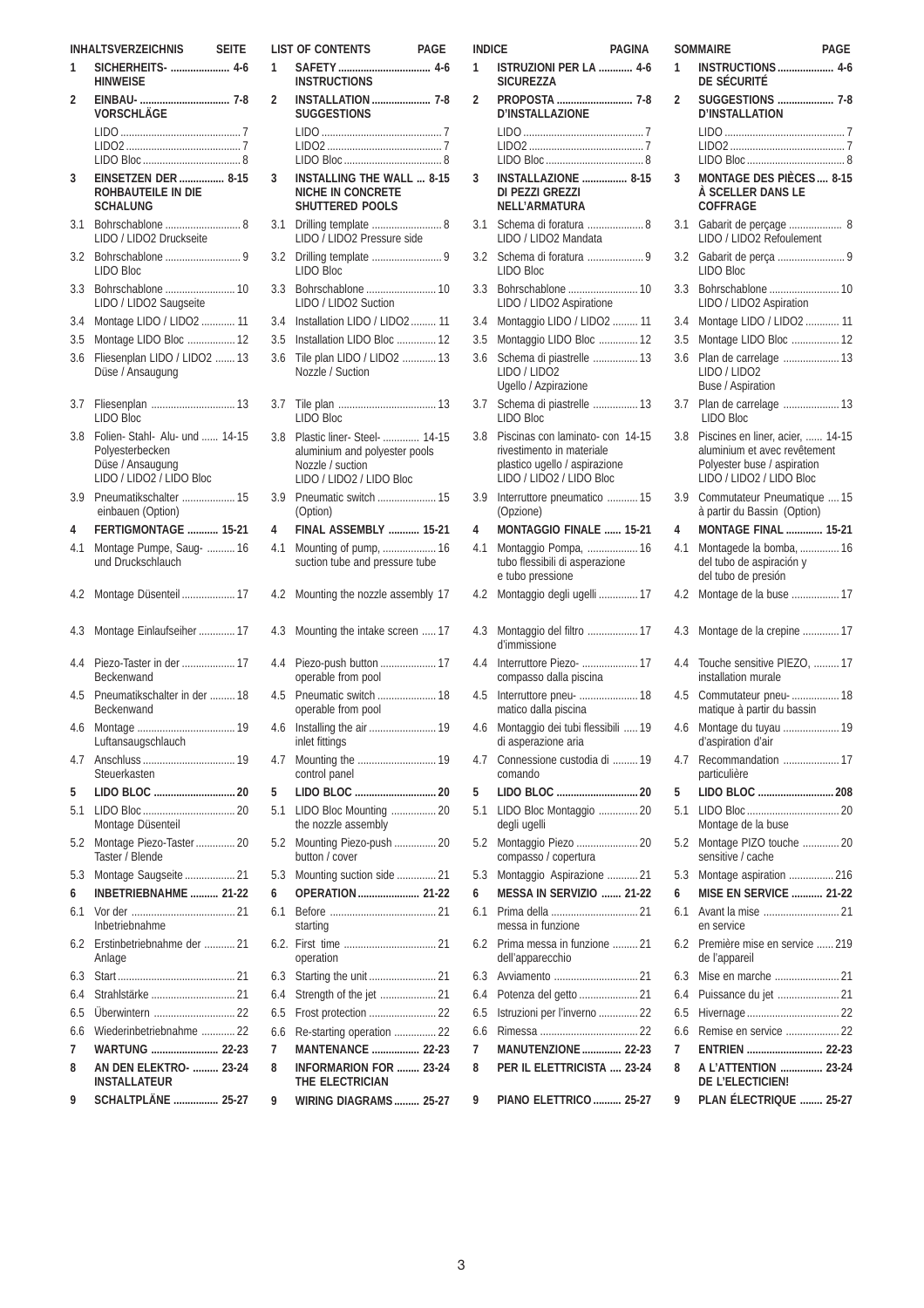#### **1.1 Vor der Inbetriebnahme**



**Anweisungen lesen!**

Die Sicherheitshinweise und die Bedienungsanleitung müssen vor der Aufstellung und Inbetriebnahme aufmerksam gelesen und beachtet werden. Beachten Sie auch die Bedienungsanleitung der Pumpe. Halten Sie unbedingt die Anforderungen der Firma uwe bzw. der Normgeber ein.

#### **1.2 Erstinbetriebnahme des Gerätes**

Vor jeder Inbetriebnahme sind die örtlichen Sicherheitsbestimmungen sowie die Sicherheitshinweise einzuhalten.

#### **1.3 Gefahrenquellen Warnung!**

Die JetStream Anlage spritzt durch die Strahldüsen bis zu 1200 Liter Wasser pro Minute in das Becken ein. Wird diese enorme Kraft voll zur Massage eingesetzt, kann dies zu Verletzungen der Muskulatur, des Bindegewebes und zu inneren Verletzungen führen. Aufgrund des verringerten elektrischen Widerstandes des menschlichen Körpers in Schwimmbädern und der daraus resultierenden erhöhten Wahrscheinlichkeit des Auftretens gefährlicher Körperströme, werden erhöhte sicherheitstechnische Anforderungen an die Elektoinstallation gestellt.



**Deshalb halten Sie unbedingt folgende Sicherheitshinweise ein.**

**Der Düsenstrahl besitzt eine erhebliche Energie. Drosseln Sie vor dem Massieren unbedingt den Strahldruck.**

**Nicht den vollen Massagestrahl gegen die Weichteile des Körpers richten.**

**Nicht mit offenen langen Haaren zum Einlaufseiher (falls vorhanden) tauchen.**

Anforderungen an die entsprechende elektrische Installation entnehmen Sie bitte dem im Heft aufgeführten Abschnitt 7 "An den Elektroinstallateur". Teile der Einrichtung, die unter Spannung stehende Teile enthalten, müssen für Personen, die das Bad benutzen, unzugänglich sein. Geräte und Geräteteile, welche elektrische Bauteile enthalten, müssen so aufgestellt bzw. befestigt werden, dass sie nicht ins Wasser fallen können. Geräte der Schutzklasse I müssen dauerhaft an festverlegte Leitungen angeschlossen sein.

#### **1.4 Bestimmungsgemässe Verwendung**

Das Gerät ist ausschliesslich bestimmt zum Betreiben in überdachten Schwimmbädern und Schwimmbädern

#### **1 SAFETY INSTRUCTIONS**



**Read instructions!** Prior to installation and start-up, read carefully these installation instructions,

ensuring that the content has been fully understood. Also observe the operating instructions of the pump. You must comply with the requirements

of uwe GmbH and of the prevailing and local standards.

#### **1.2 Before first time operation**

Prior to starting operation, the local safety regulations and the safety instructions must be complied with.

#### **1.3 Sources of Danger Warning!**

The JETSTREAM system forces up to 1200 litres of water per minute through the nozzle into the pool . If all of this enormous force is used, for massage, it can cause injuries to muscles and to connective tissue, as well as internal injuries. Because of the reduced electrical resistance of the human body in swimming pools and the resulting increased probability of the occurrence of dangerous leakage currents, increased safety requirements are imposed on the electrical installation.

> **Therefore, you must definitely observe the following Safety instructions.**

**The JETSTREAM has substantial power. Before massage, you must definitely reduce the jet pressure.**

**Do not use with full pressure against soft parts of the body.**

**Do not approach the suction filter with long hair unless tied back.**

For requirements regarding the appropriate electrical installation, please see "Information for the Electrician", as per part 7. Parts of the equipment that contain electrically live parts must be inaccessible to persons using the pool. Units and unit parts containing electrical components must be installed or fixed in such a way that they cannot fail into the water. Units of enclosure class I must be permanently connected to permanently laid cables.

#### **1.4 Proper use**

All units are intended solely for operation in covered swimming pools and in open-air swimming pools with a water

**1 ISTRUZIONI PER LA SICUREZZA**

#### **1.1 Prima della messa infunzione**

**Leggi le istruzioni!**

Prima dell'installazione e della messa in funzione è obbligatorio leggere ed osservare le istruzioni per la sicurezza ed il manuale di istruzioni.

Anche osservare le istruzioni per l'uso della pompa.

Rispettare sempre le norme della società uwe o dell'Istituto competente.

#### **1.2 Prima messa in funzione dell'apparecchio**

Prima di ogni messa in funzione, verificare la conformità con tutte le norme per la sicurezza e le istruzioni per la sicurezza.

#### **1.3 Fonti di pericolo Attenzione!**

L'impianto JETSTREAM, a seconda del modello di apparecchio, riversa nella vasca attraverso l'ugello di spruzzaggio fino a 1200 litri di acqua al minuto. Se per il massaggio venisse utilizzata questa massima potenza, la muscolatura ed i tessuti verrebbero feriti e si potrebbe arrivare addirittura a lesioni interne: A causa della ridotta resistenza elettrica del corpo umano immerso in acqua e della conseguente elevata possibilità di pericolose correnti corporee, l'installazione elettrica deve soddisfare precise normative tecniche di sicurezza.



**Osservare assolutamente le indicazioni di sicurezza.**

**Il getto possiede un'energia rilevante. strozzare assolutamente la pressione del getto per fare dei massaggi.**

**Non diriga il getto di massaggio a pieno contro le parti morbide del corpo.**

**Non aprire i capelli lunghi per il filtro di aspirazione (se presente) viene visualizzata.**

Le condizioni da rispettare relativamente all'impianto elettrico sono riportate nelle istruzioni "Per l'installatore elettrico", allegate ad ognuno dei nostri apparecchi. I componenti dell'equipaggiamento che contengono parti sotto tensione devono rimanere inaccessibili per le persone che utilizzano la vasca. Gli apparecchi ed i componenti di apparecchi che contengono componenti elettrici devono venire installati o fissati in modo che non possano cadere in acqua. Gli apparecchi di categoria di sicurezza I devono essere permanentemente collegati a cavi fissi.

#### **1.4 Impiego conforme**

Tutti gli apparecchi sono stati concepiti per venire utilizzati in piscine coperte ed in piscine all'aperto con una tem-

#### **1 INSTRUCTIONS DE SECURITE**

**1.1 Avant la mise en service**



Les instructions de sécurité et le mode d'emploi doivent être lus attentivement avant l'installation et la mise en service et respectés impérativement. Respectez également les instructions de fonctionnement de la pompe. Conformezvous exactement aux instructions de la société uwe et aux différentes normes en vigueur.

#### **1.2 Première mise en service de l'appareil**

Il est impératif d'observer, avant toute mise en service, les prescriptions locales de sécurité ainsi que les instructions de sécurité.

**1.3 Sources de danger Attention!** L'installation JETSTREAM peut, selon le type d'appareil, émettre par sa buse de sortie d'eau jusqu'à 1200 litres d'eau à la minute dans le bassin. L'utilisation de cette pleine puissance pour un massage peut conduire à des blessures au niveau de la musculature, du tissu conjonctif ainsi qu'à des lésions internes. En raison de la faible résistance électrique du corps humain dans les piscines et de la probabilité ainsi accrue de l'apparition de courants dangereux, l'installation électrique est soumise à des exigences de sécurité élevées.



**Il est donc impératif de respecter les instructions de sécurité ci-après.**

**Le jet de la buse produit une énergie considérable. Réduisez ainsi impérativement la pression du jet avant tout massage.**

**Ne pas diriger le jet de massage dans toute sa puissance sur les parties sensibles du corps.**

**Ne pas rester avec des cheveux longs et dénoués près de l'aspiration d'eau.**

Reportez-vous aux pages " A l'attention de l'électricien", pour consulter les exigences soumises à l'installation électrique. Les composantes de l'installation qui comprennent des pièces sous tension doivent se situer hors de portée des personnes utilisant le bassin. Les appareils et pièces d'appareils qui renferment des composants électriques doivent être installés et fixés de telle manière à ce qu'ils ne puissent pas tomber dans l'eau. Les appareils de la classe de protection 1 doivent être branchés en permanence sur des conduites fixées.

#### **1.4 Utilisation correcte de l'appareil**

Tous les appareils sont destinés à être uniquement utilisés dans des piscines couvertes et des piscines non couver-

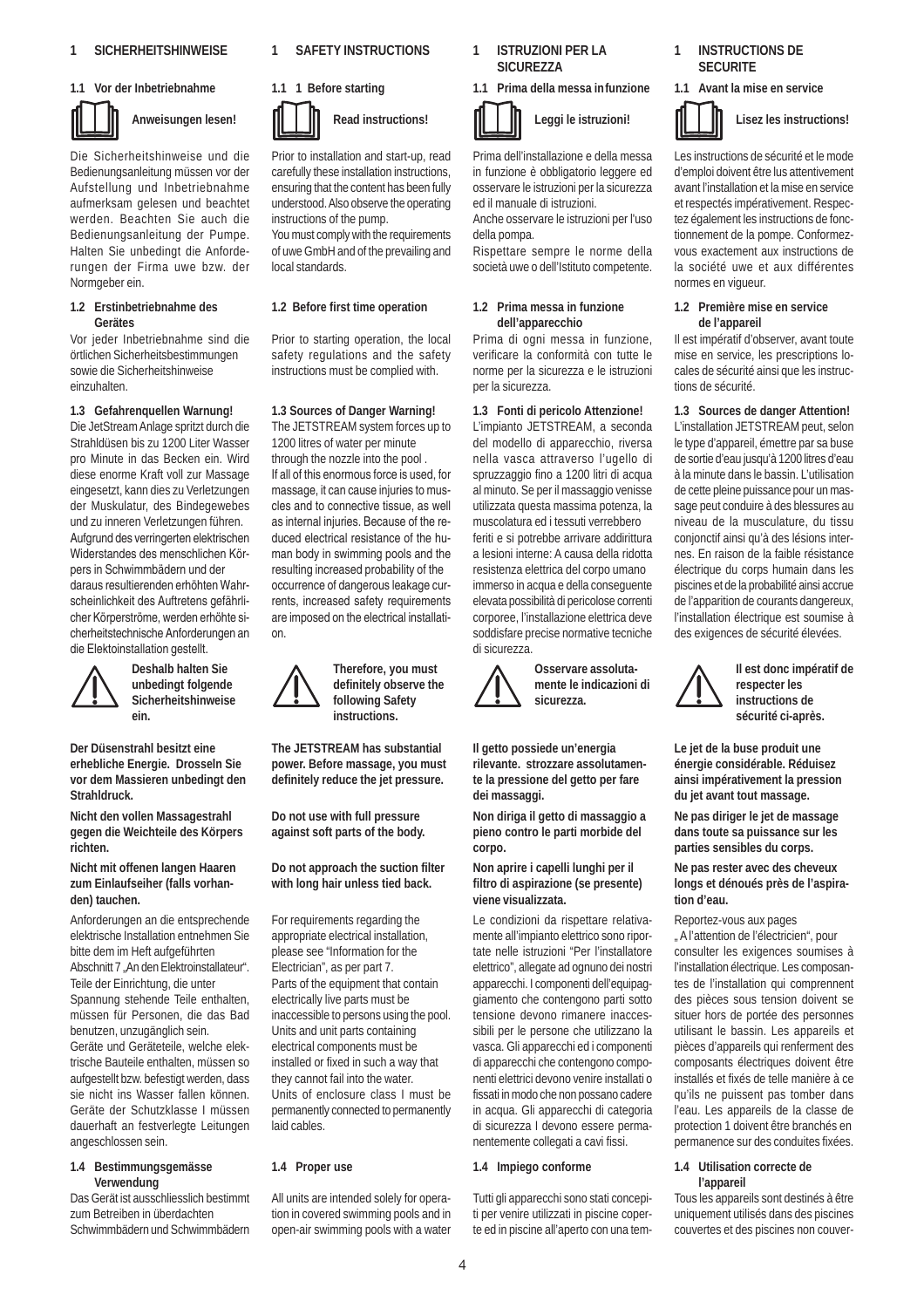im Freien bei einer Wassertemperatur bis zu 35° C. Das Gerät ist zur Aufstellung und Betrieb in Anlagen und Räumen in den Bereichen 1 und 2 nach DIN VDE 0100 T 702 geeignet. Gegenstromanlagen, Massageanlagen und weitere Wasserattraktionen der Firma uwe JetStream dürfen nur zusammen mit Pumpen der Firma uwe JetStream (und umgekehrt) verwendet werden. Die Pumpe wird in den Beckenumgang aufgestellt, es muss jedoch gewährleistet sein, dass der Raum trocken und der Motor gegen Überflutung durch einen ausreichend dimen-

sionierten Bodenablauf geschützt ist. Der Steuerkasten sollte in einem trockenen Umgang oder in einem angrenzenden Raum, höher als der Wasserspiegel untergebracht sein. Die Anlagen dürfen nur bestimmungsgemäss verwendet werden.

Jeder darüber hinausgehende Gebrauch gilt als nicht bestimmungsgemäss.

Für hieraus resultierende Schäden haftet der Hersteller nicht; das Risiko hierfür trägt allein der Benutzer. Zur bestimmungsgemässen Verwen-

dung gehört auch die Einhaltung der vom Hersteller vorgeschriebenen Betriebs-, Wartungs- und Instandhaltungsbedingungen.

Wartungs-, Reparaturarbeiten und dergleichen dürfen nur von autorisierten Personen durchgeführt werden. Das Gerät darf nur von Personen genutzt werden, die hiermit vertraut und über die Gefahren unterrichtet sind.

Die einschlägigen Unfallverhütungs-Vorschriften sowie die sonstigen allgemein anerkannten sicherheitstechnischen, arbeitsmedizinischen Regeln sind einzuhalten.

Eigenmächtige Veränderungen am Gerät schliessen eine Haftung des Herstellers für daraus resultierende Schäden aus.

#### **1.5 Produkthaftung**

Der Benutzer wird ausdrücklich darauf hingewiesen, dass das Gerät ausschliesslich bestimmungsgemäss eingesetzt werden darf. Für den Fall, dass das Gerät nicht bestimmungsgemäss eingesetzt wird, geschieht dies in der alleinigen Verantwortung des Anwenders. Jegliche Haftung des Herstellers entfällt somit.

#### **1.6 Verhalten im Notfall**



**Wasser sofort verlassen und Geräte durch Hauptschalter oder Sicherungen spannungsfrei schalten und gegen unbefugtes Wiedereinschalten sichern.**

temperature up to 35°C.

The units are suitable for installing and operating in installations and rooms in areas 1 and 2 as per EN-60335-2-41. Countercurrent systems, massage systems and other attractions from uwe JetStream may only be used together with the corresponding uwe JetStream pump (and vice versa).

The pump is installed in the gallery behind the pool wall, but it must be ensured that the environment is dry and that the motor is protected by a suitably sized floor drain to prevent flooding. The control panel should be installed either in a dry walkway or in an adjacent room, higher than the water level.

Any use other than the intended use is improper.

The manufacturer will not accept liability for any damage or injury resulting from improper use; the user alone bears this risk.

Proper use also includes compliance with the operating, maintenance and repair conditions specified by the manufacturer. Maintenance work, repair work and suchlike may only be performed by authorised persons.

The units may only be used by persons who are familiar with them and who have been informed about the dangers. The relevant regulations for the prevention of accidents and the other generally recognised rules relating to safety and to occupational medicine must be complied with.

If unauthorised modifications are made on the units, the manufacturer will not accept liability for any resulting damage or injury.

peratura dell'acqua fino a 35°C. Questi apparecchi possono venire installati ed utilizzati in impianti e locali compresi nelle zone 1 e 2, come da norma VDE 0100 T 702. Attrezzature controcorrente, apparecchi per massaggi e altre attrazioni acquatiche la JetStream società uwe Solo con pompe della società Uwe JetStream (e viceversa) può essere utilizzato.

La pompa viene installata sul perimetro della vasca, comunque solo se l'alloggiamento risulta essere assolutamente asciutto e se il motore è protetto da un'inonda-mento attraverso dei canali di scarico di troppopieno

sufficientemente dimensionati. La cassetta di comando dovrebbe venire installata o in un ambiente asciutto, o in un locale contiguo e, in ogni caso, ad un'altezza superiore al livello dell'acqua. Qualsiasi utilizzo diverso o derivante da quello prescritto viene considerato come non conforme e il costruttore declina qualsiasi responsabilità e/o garanzia per gli eventuali danni derivanti da un uso non conforme. La responsabilità sarà invece totalmente a carico dell'utente. L'impiego conforme include anche l'osservanza delle condizioni di esercizio, di manutenzione e di assistenza prescritte dal costruttore.

I lavori di manutenzione e di riparazione potranno essere eseguiti esclusivamente da personale autorizzato.

Gli apparecchi potranno essere utilizzati esclusivamente da persone che ne cono-scono la modalità di impiego e che sono a conoscenza dei pericoli intrin-seci. É obbligatoria l'osservanza delle norme antinfortunistiche pertinenti, così come di tutte le norme tecniche di sicurezza e mediche universalmente riconosciute. Eventuali modifiche agli apparecchi, apportate dall'utente, escludono qualsiasi genere di garanzia e responsabilità del costruttore per gli eventuali conseguenti danni.

utilisés dans des installations et des locaux faisant partie des zones 1 et 2 selon la norme DIN VDE 0100 T 7 02 et UTE 15.100. Les systèmes de nage à contrecourant, les systèmes de massage et d'autres attractions d'eau de la société JetStream uwe peuvent être utilisés seulement avec des pompes de la société uwe JetStream (et vice versa). La pompe est à monter dans le pourtour du bassin. Le local de pompe doit être situé sous les plages. Son couvercle ne doit pouvoir être ouvert qu'à l'aide d'une clé spéciale ou un outil. Le lieu d'implantation doit être sec et le moteur protégé contre les inondations par un écoulement de dimension suffisante dans le sol.

tes dont la température de l'eau ne dépasse pas 35° C. Les appareils conviennent pour être montés et

Le coffret électrique est à placer soit dans un endroit sec soit dans une pièce avoisinante à une hauteur plus élevée que la surface de l'eau.

Le constructeur n'engage aucune responsabilité pour tout dommage résultant d'utilisation incorrecte ou non conforme. Seul l'utilisateur en est tenu responsable. La conformité d'utilisation de l'appareil comporte également le respect des conditions d'utilisation, d'entretien et de maintenance prescrites par le constructeur. Les travaux d'entretien, de réparation et autres doivent être exclusivement effectués par des personnes autorisées. Les appareils doivent être utilisés uniquement par les personnes qui sont familiarisées avec ces appareils et ont été instruites des éventuels dangers pouvant résulter de leur manipulation et utilisation. Les instructions de prévention applicables contre les accidents, de même que les diverses prescriptions de sécurité et de médecine du travail en vigueur doivent être respectées. Toute modification apportée arbitrairement sur l'appareil exclue la responsabilité du constructeur pour des dommages en résultant.

#### **1.5 Responsabilité produit**

L'utilisateur est expressément averti que l'appareil doit être utilisé exclusivement de manière correcte, c'est-à-dire selon le paragraphe «1.4 - Utilisation correcte de l'appareil». En cas de mauvaise utilisation, l'utilisateur est seul tenu responsable. Le construc-teur est alors dégagé de toute responsabilité.

#### **1.6 Comportement en cas d'urgence**



**Sortir de l'eau et désactiver l'appareil à l'aide du commutateur central ou des fusibles. S'assurer que l'appareil ne soit pas réactivé sans autorisation.**

## to the fact that the unit may only be

**1.5 Product Liability**

operated in the proper manner. If it is operated in an improper manner, the user bears sole responsibility. In such cases, therefore, the manufacturer cannot accept any liability.

The user's attention is expressly drawn

**1.6 Procedure in an emergency**

**Leave the water immediately, switch off the electrical supply to the unit by operating the main power switch or circuitbreaker, and secure the unit to prevent it from being switched on again without authorisation.**

#### **1.5 Garanzia del prodotto**

L'utente viene espressamente informato che l'apparecchio può essere utilizzato per il solo impiego conforme. In caso contrario, gli eventuali utilizzi non conformi avverranno esclusivamente sotto la sola responsabilità dell'utente ed il costruttore declinerà qualsiasi responsabilità in merito.

**1.6 Comportamento in caso di emergenza**

> **Scaricare immediatamente l'acqua e scollegare gli apparecchi dalla tensione agendo o sugli interruttori generali, o sulle sicurezze e bloccarli contro un' eventuale riattivazione non autorizzata.**

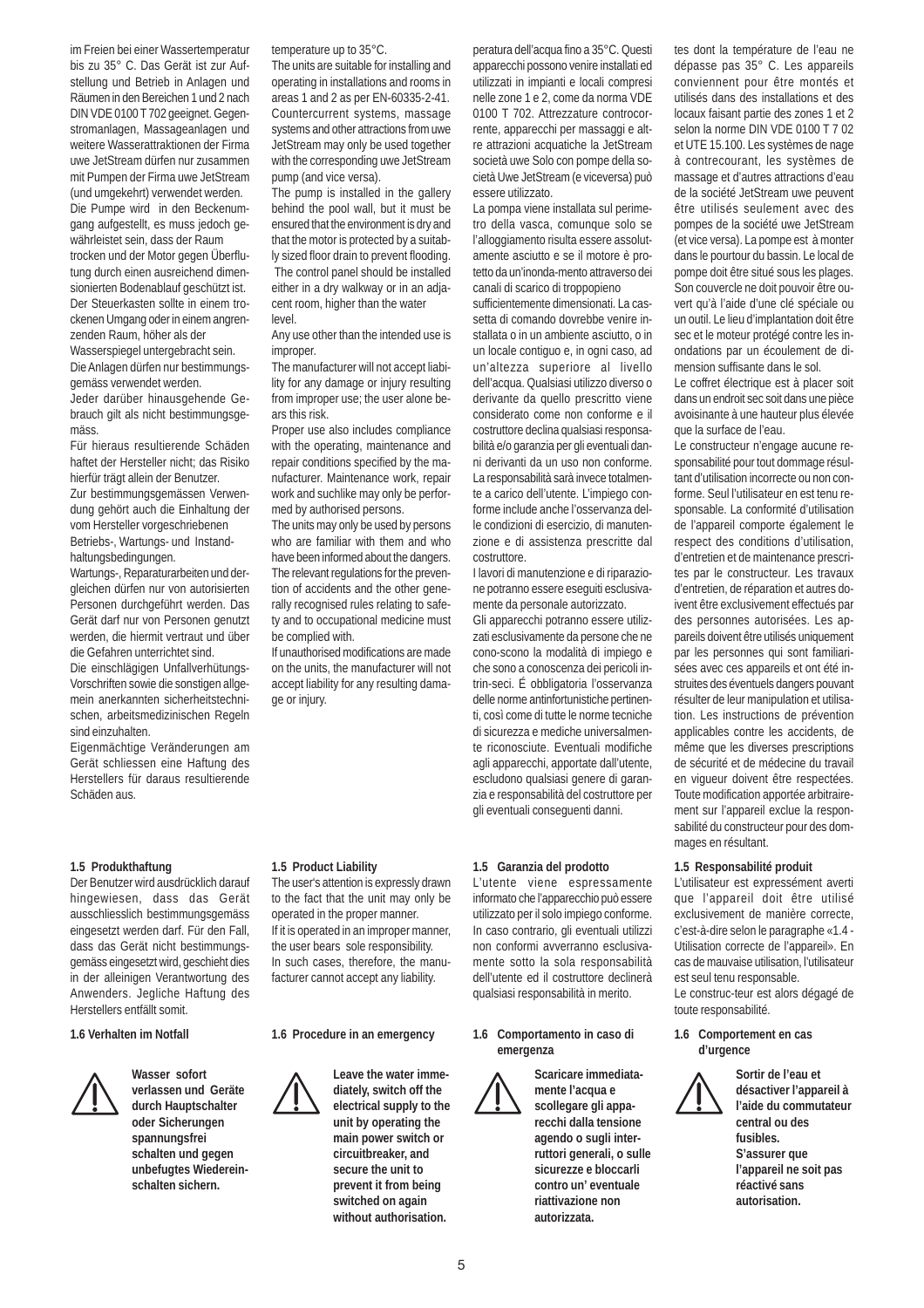**1.7 Erklärung der Gefahrensymbole**



**Warnung! In dieser Bedienungsanleitung haben wir alle Stellen, die Ihre Sicherheit betreffen mit diesem Zeichen versehen. Geben Sie alle Sicherheitsanweisungen auch an andere Benutzer weiter.**



**In dieser Bedienungsanleitung haben wir alle Stellen, die funktionsnotwendige Hinweise enthalten, mit diesem Zeichen versehen. Bitte beachten Sie unbedingt diese Hinweise, um Schäden am Gerät zu vermeiden.**



#### **WARNUNG! Gefahr durch elektrischen Strom! Elektrische Energien können schwerste Verletzun-**

**gen verursachen.**



**ACHTUNG! Die Anlage darf nicht von Kindern oder Jugendlichen betrieben werden.**

Dieses Gerät darf nicht von Personen (einschließlich Kindern) mit körperlichen, sensuellen oder geistigen Behinderungen oder ohne Erfahrung oder Kenntnis benutzt werden, es sei denn, sie haben Anleitungen über den Gebrauch des Geräts erhalten und werden von einer Person beaufsichtigt, die für ihre Sicherheit verantwortlich ist.

**1.7 Explanation of the danger symbols**

> **Warning! In these Operating Instructions, this symbol is used to mark all texts relating to safety. Please pass all safety instructions on to other users.**

**In these Operating Instructions this symbol is used to mark all texts relating to function. These instructions must be observed in order to avoid damage to the unit.**

**WARNING! Danger of electric shock! Electricity can cause serious injuries.**



**not be operated by children or juveniles.**

This equipment is not to be used by people (children included) with reduced physical, sensorial or mental capacities or without any experience and knowledge, unless they have received instructions relative to the use of the equipment and are supervised by a person responsible for their safety.

**1.7 Spiegazione dei simboli di pericolo**



**Avvertenza! In queste istruzioni d'uso abbiamo apposto questo segno a tutti i punti relativi alla vostra sicurezza. Trasmettere anche agli altri utenti tutte le istruzioni di sicurezza.**



**PERICOLO! Presenza di corrente elettrica! Le energie elettriche possono causare gravi lesioni.**



**ATTENZIONE! L'uso dell'apparecchio è vietato a bambini o ragazzi.**

Questo apparecchio non è inteso per uso di persone (inclusi bambini) con ridotte capacità fi siche, sensoriali o mentali, o senza esperienza e conoscenza, a meno che abbiano ricevute istruzioni relativamente all'uso dell'apparecchio e siano controllati da una persona responsabile per la loro sicurezza.



**Tous les passages de ce mode d'emploi qui se réfèrent à votre sécurité sont marqués de ce pictogramme.**



**Tous les passages de ce mode d'emploi qui contiennent des indications nécessaires au fonctionnement de l'appareil sont marqués de ce picto gramme.**



**AVERTISSEMENT ! Risque d'électrocution! Les énergies électriques peuvent provoquer des blessures graves.**



**ATTENTION! L'appareil est interdit d'utilisation par les enfants et les adolescents.**

Cet appareil n'est pas conçu pour être utilisé par des personnes (y compris des enfants) ayant des capacités physiques, sensorielles ou mentales réduites ou n'en ayant pas l'expérience et la connaissance, à moins qu'elles aient reçu les instructions relatives à l'utilisation de l'appareil et qu'elles soient contrôlées par une personne responsable de leur sécurité.

- 1. L'installation électrique des appareils JetStream doit être **protégée** individuellement par un interrupteur différentiel caiibré à 30 mA.
- 2. Le local technique de l'appareil Jet Stream doit être **hors du volume** de protection du bassin (soit à plus de 2,50 m, soit sous Ia plage). Le couver cle doit s'ouvrir à l'aide d'une clé ou d'un outil être équipé d'un système de coupure électrique des éléments actifs à l'ouverture du couver cle (norme NF C 15.100 section 702).
- 3. La **distance maximum** entre Ia pompe et Ia piscine ne doit pas excé der **12 mètres**. Si Ia pompe n'est pas derrière Ia piscine, respecter les **sections** de tuyaute ries suivantes:
	- a. Jusqu'à 5 m: diamètre intérieur 50 mm (2")
	- b. De 5 à 10 m: diamètre intérieur 63 mm (2 ½")
	- c. De 10 à 12 m: diamètre intérieur 75 mm (3") Utiliser des courbes à grand ray on pour les changements de direction de tubes. Utiliser des tubes supportant au moins 10 bar de pression.
- **F** Information importante! 3. La distance maximum entre la 4. La pompe doit toujours être en charge (axe de la pompe sous le niveau de l'eau).
	- 5. La longueur maximum de tube de commande pneumatique est de 10 m.

"Pour ne pas risquer de détérioration, la pompe doit être positionnée sous le niveau d'eau du bassin Si elle doit être placée au dessus, utiliser la pompe uwe spéciale triphasée auto-amorçante."

#### **ATTENTION!**

Nos appareils sont à utiliser sur des parois de piscines dont les arrondis (en cas de forme libre) ne sont pas inférieurs à un rayon de 5 mètres!





6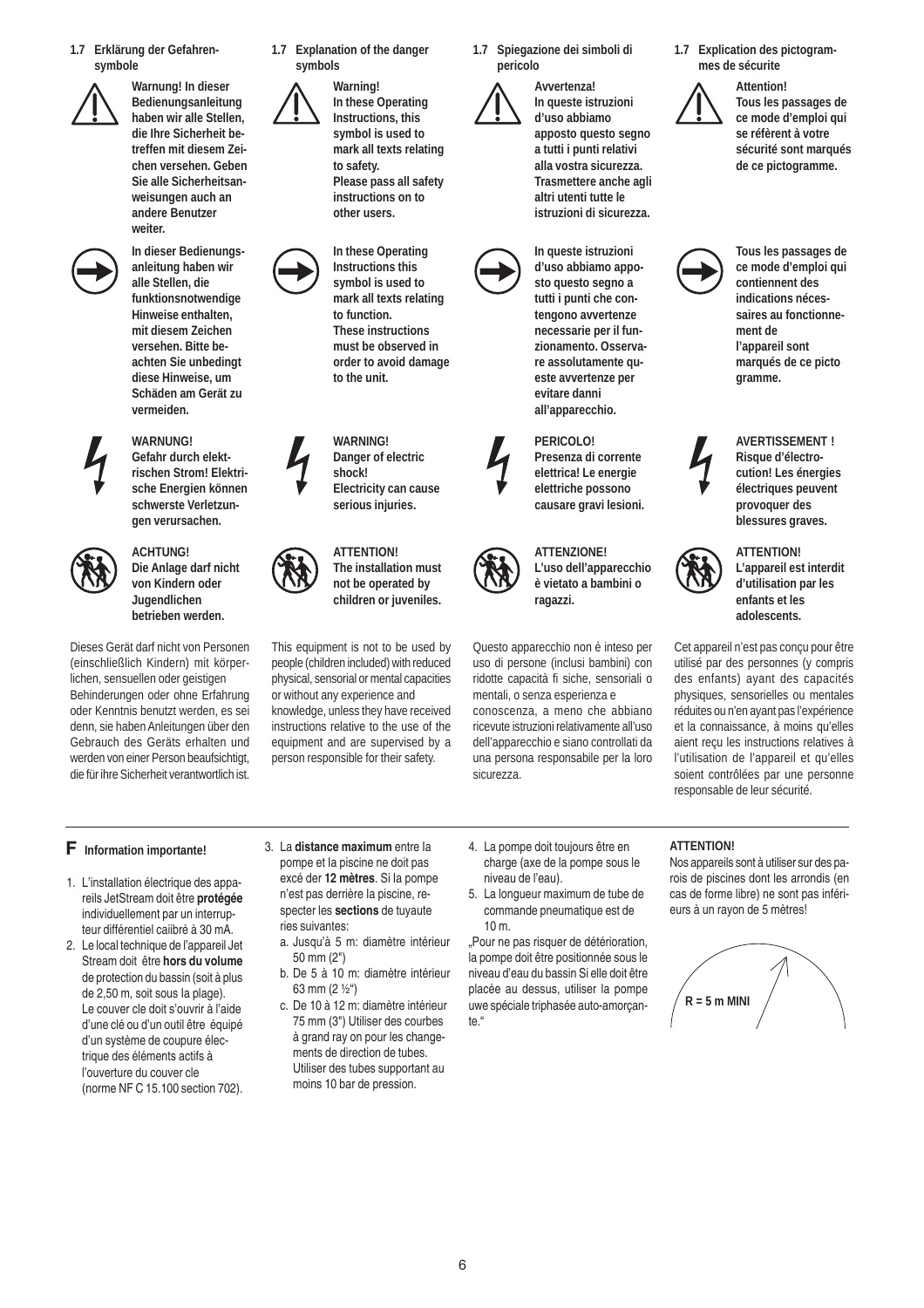

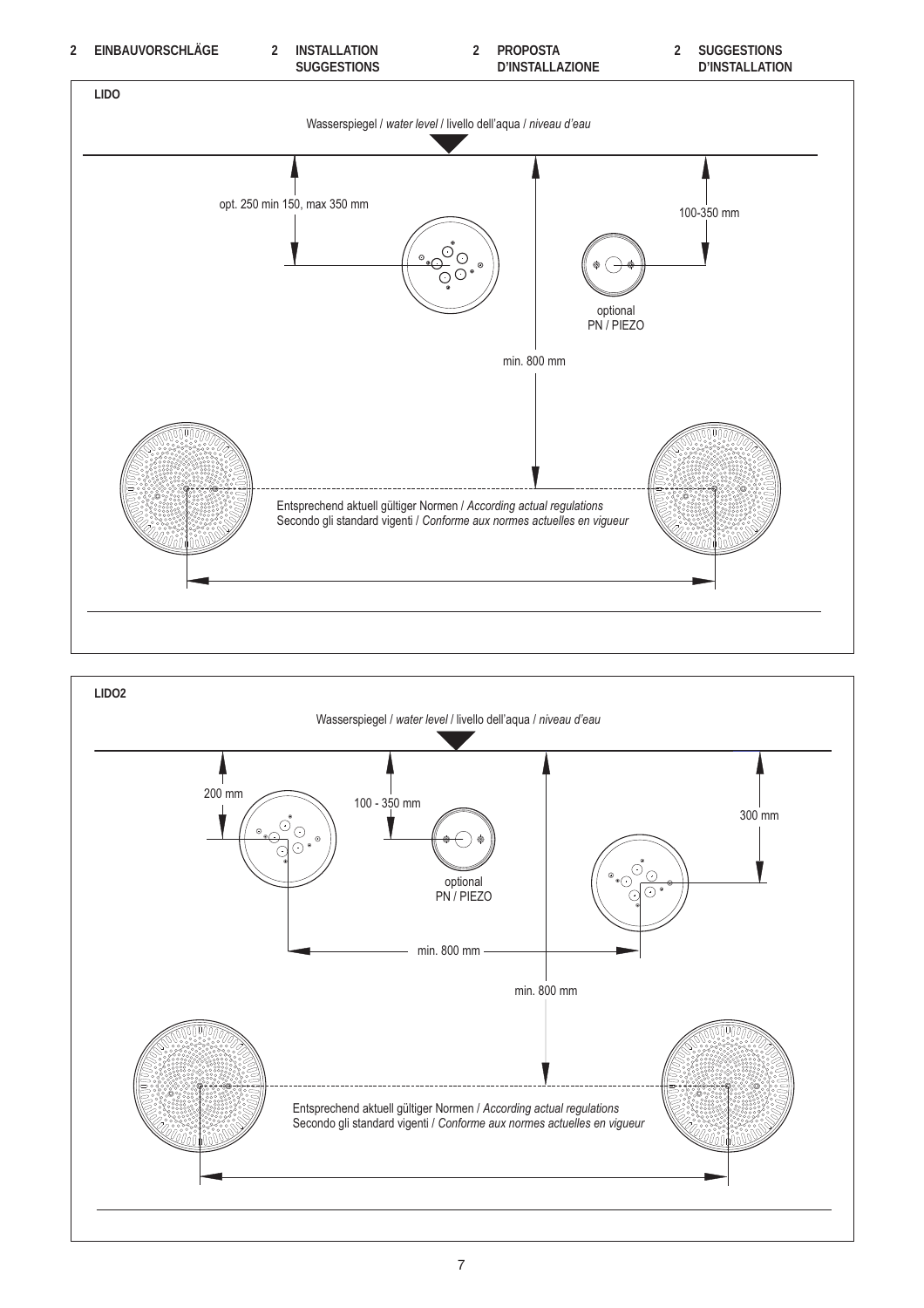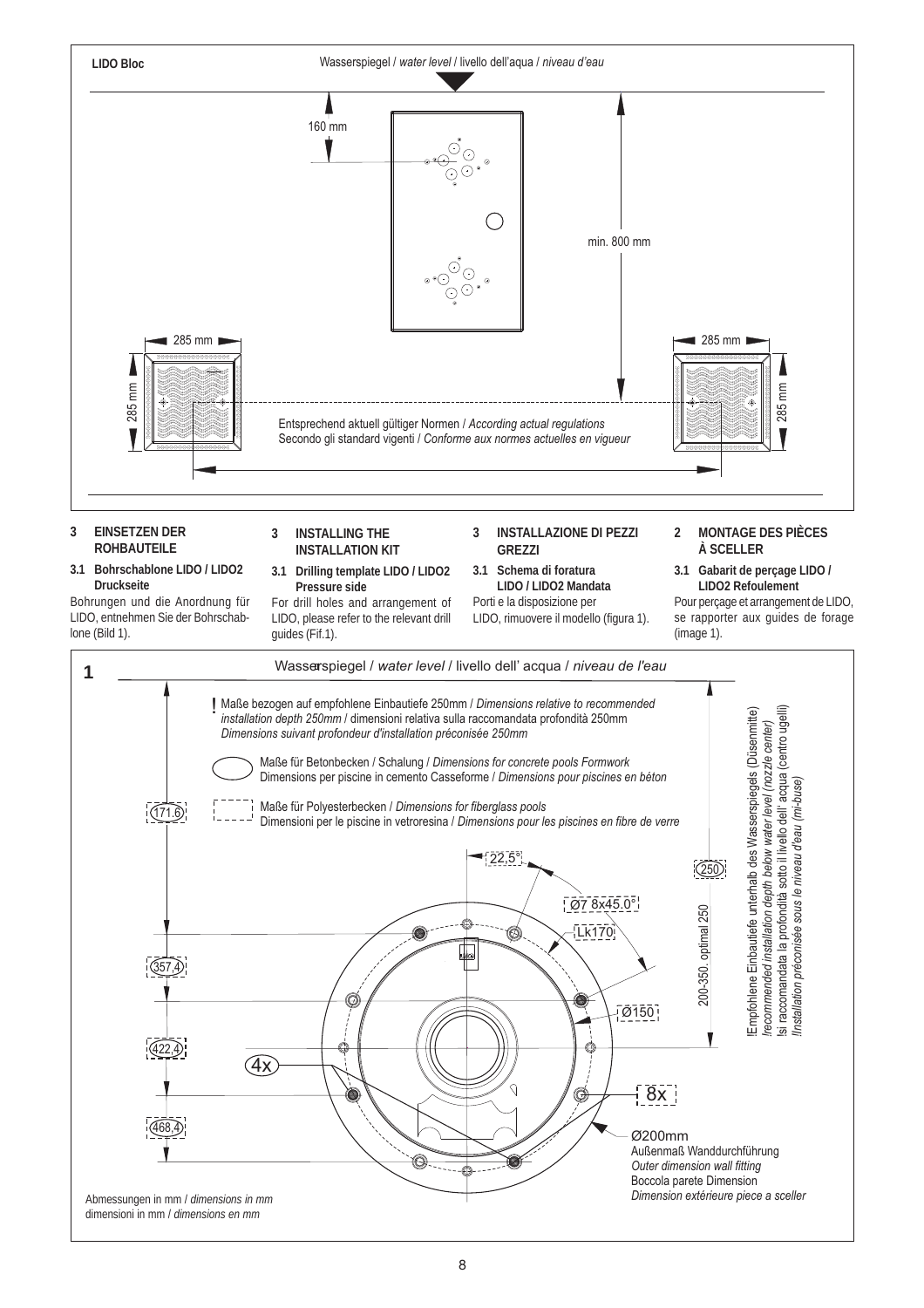#### **3.2 Bohrschablone LIDO Bloc**

Bohrungen und die Anordnung für LIDO Bloc, entnehmen Sie der Bohrschablone (Bild 2).

#### **3.2 Drilling template LIDO Bloc**

For drill holes and arrangement of LIDO Bloc, please refer to the relevant drill guides (Fig.2).

**3.2 Schema di foratura LIDO Bloc**

Porti e la disposizione per LIDO Bloc, rimuovere il modello (figura 2).

**3.2 Gabarit de perçage LIDO Bloc**

Pour perçage et arrangement de LIDO Bloc, se rapporter aux guides de forage (image 2).

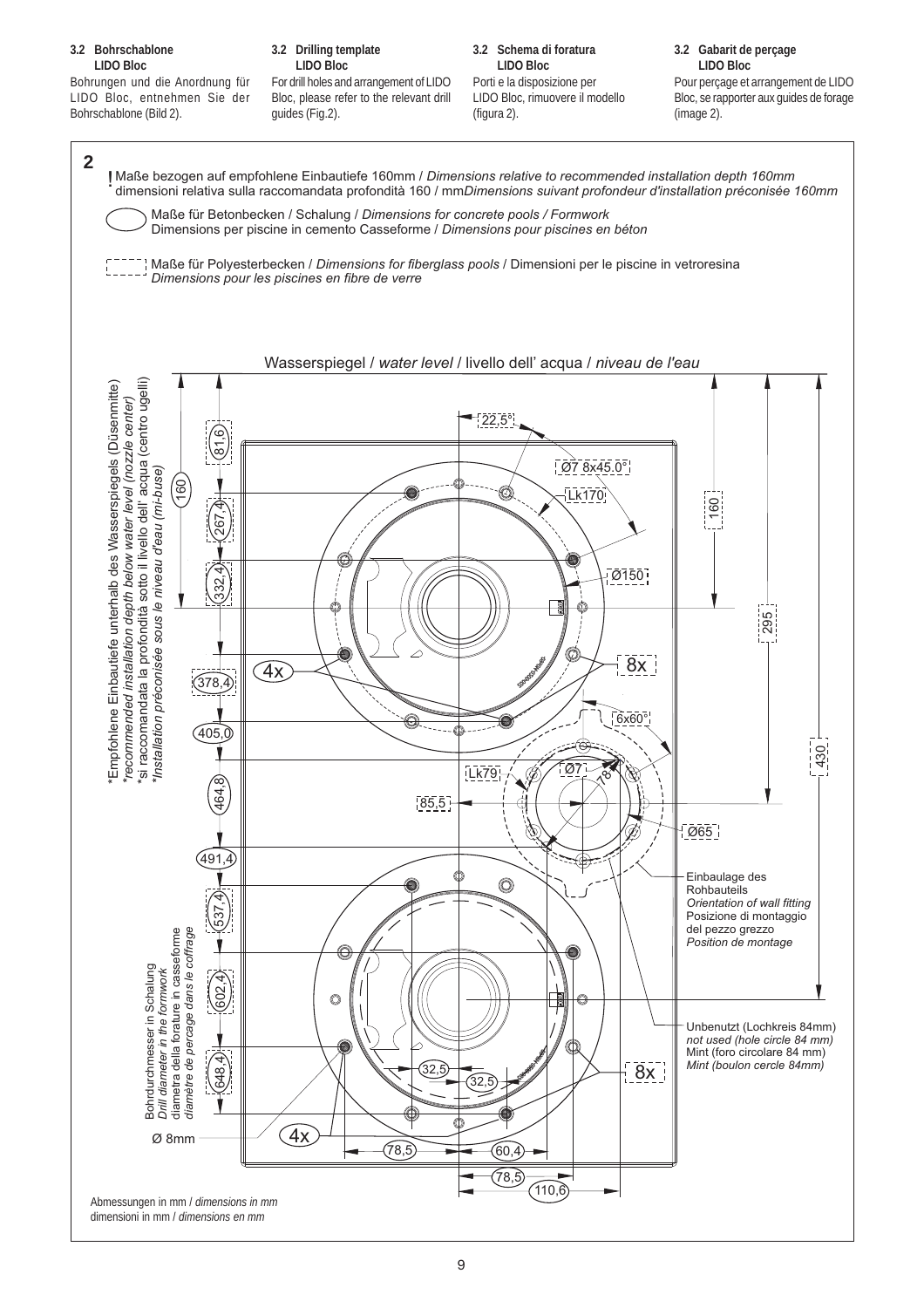#### **3.3 Bohrschablone LIDO / LIDO2 Saugseite**

Bohrungen und die Anordnung für LIDO / LIDO2, entnehmen Sie der Bohrschablone (Bild 3).

#### **3.3 Drilling template**

**LIDO / LIDO2 suction LIDO** For drill holes and arrangement of LIDO / LIDO2, please refer to the relevant drill guides (Fig.3).

#### **3.3 Schema di foratura LIDO / LIDO2 aspirazione** Porti e la disposizione per LIDO / LIDO2, rimuovere il modello (figura 3).

#### **3.3 Gabarit de perçage LIDO / LIDO2 aspiration**

Pour perçage et arrangement de LIDO / LIDO2, se rapporter aux guides de forage (image 3).

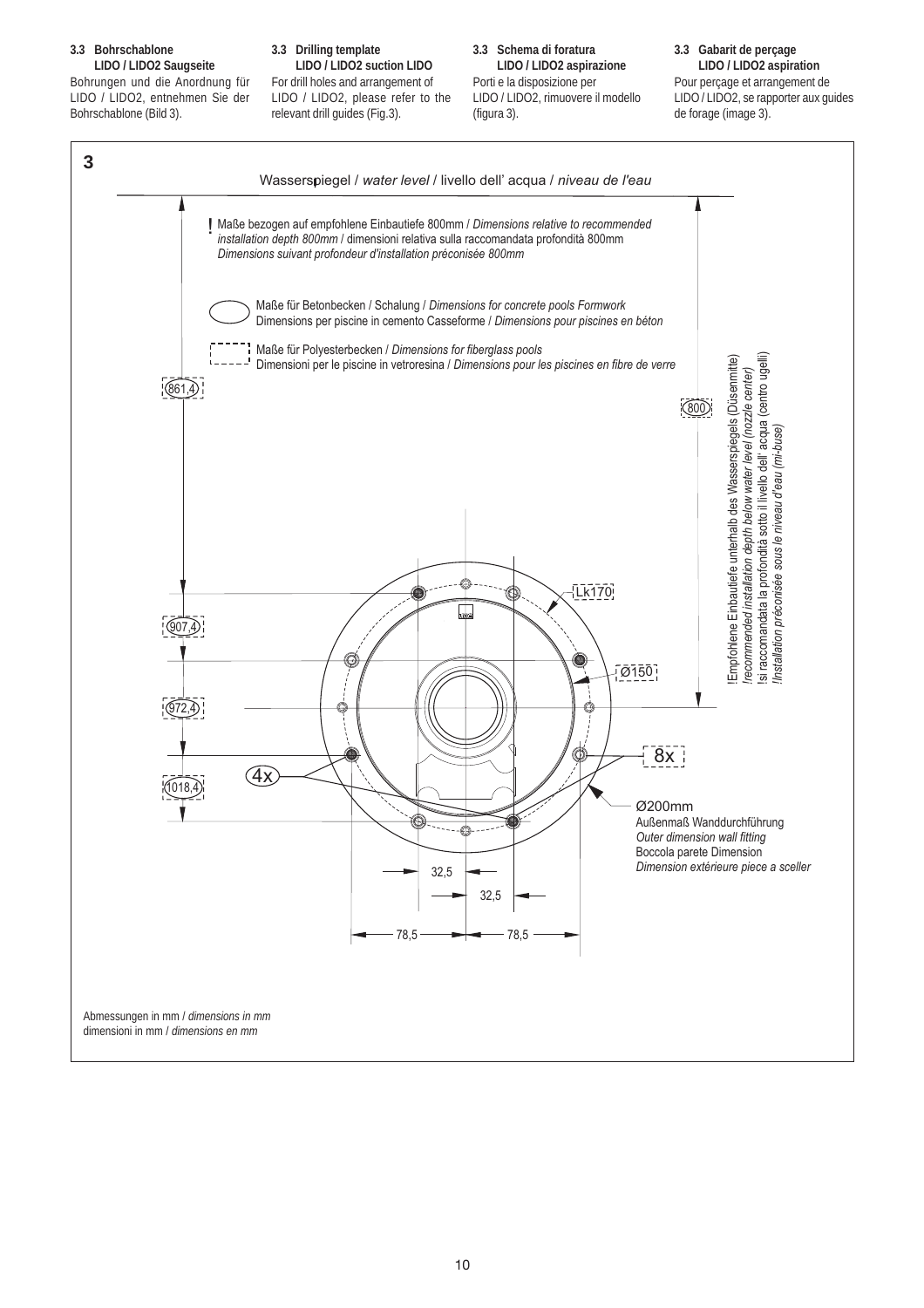**3.4 Montage LIDO / LIDO2 (Bild 4)**



**Schrauben Sie das Düsenmantelgehäuse so in die Schalung, dass das rote Schild** mit Text "oben" nach **oben zeigt.**

Bauen Sie bei dem Gerätetyp LIDO2 das zweite Düsen-Rohbauteil in einem seitlichen Abstand von min. 800 mm ein. Bringen Sie das Rohbauteil für den Pneumatik-Schalter (Sonderzubehör) vorzugsweise in der Nähe der Düsen ein.

Setzen Sie die Rohbauteile bündig mit der Beckenwand ein (Beton). Erhält das Becken für eine Folienauskleidung einen Putz- oder Dämmplattenauftrag, so müssen Sie das Düsenmantelgehäuse um die Putz- bzw. Dämmplattenstärke vorziehen. Entfernen Sie die Schutzkappen erst vor dem Fliesen.

**3.4 Installation LIDO / LIDO2 (fig. 4)**



**Position the wall fittings ensuring that the red label ,,Oben" (TOP) is on top and the cast lug uppermost.**

If the JETSTREAM LIDO2 is to be fitted with two jets, the second fitting should be located at a lateral dis- tance approximately min. 800 mm from the first.

It is advisable to make provision for protecting the pneumatic tube and air inlet tubes by placing them in protective conduits or through adjacent cable/ ventilation ducts.

Position first stage wall fittings flush with structural concrete. In the case of a concrete/liner pool first stage fittings may project in order to compensate for cement render or liner insulation thickness.

Remove protective covers only when ready to lay tiles / mosaics.

**3.4 Montaggio LIDO / LIDO2 (Fig. 4)**



**Avviti così il pezzo grezzo nella cassaforma con l'insegna rossa con testo"oben" verso alto.**

Se il JETSTREAM LIDO2 è dotato di due ugelli, il secondo pezzo grezzo per ugello deve venire installato ad una distanza di circa min. 800 mm.

Installare i pezzi grezzi a pari con la parete. Eliminare le ricoperture di protezione solo prima della posa dell piastrelle. Nel caso di vasche rivestite, lasciare sporgere i pezzi rezzi dall parete della misura pari allo spessore dell'intonaco o dell'isolamento. I pezzi grezzi devono essere accessibili dalla parts esterna della vasca, di modo che successivamente possano venire installate le tubature ed i tubi per l'aspirazione dell'aria. Installare il pezoo grezzo per l'interruttore pneumatico (accessorio) nelle vicinanze dell'ugello.





**Positionner la pièce à sceller dans le coffrage de telle manière que l'étiquette** rouge "haut" (Oben) **se trouve en haut à la verticale**

Si JETSTREAM LIDO2 recoit 2 buses, la seconde pièce à sceller doit être montée avec un écart latéral d'env. min. 800 mm. Placer la pièce à sceller pour la commande pneumatique (accessoire) de préférence au niveau de la première buse. Monter les pièces à sceller à fleur avec la paroi de béton. Retirer la protection seulement avant la pose des carrelages. Si le bassin reçoit pour un revêtement liner des plaques d'enduit et d'isolation, il faut avancer le boîtier de la pièce à sceller de l'épaisseur de ces plaques. Les pièces à sceller doivent être accessibles d'extérieur du bassin afin de permettre le montage ultérieur des tubes et des tuyaux d'aspiration d'air.

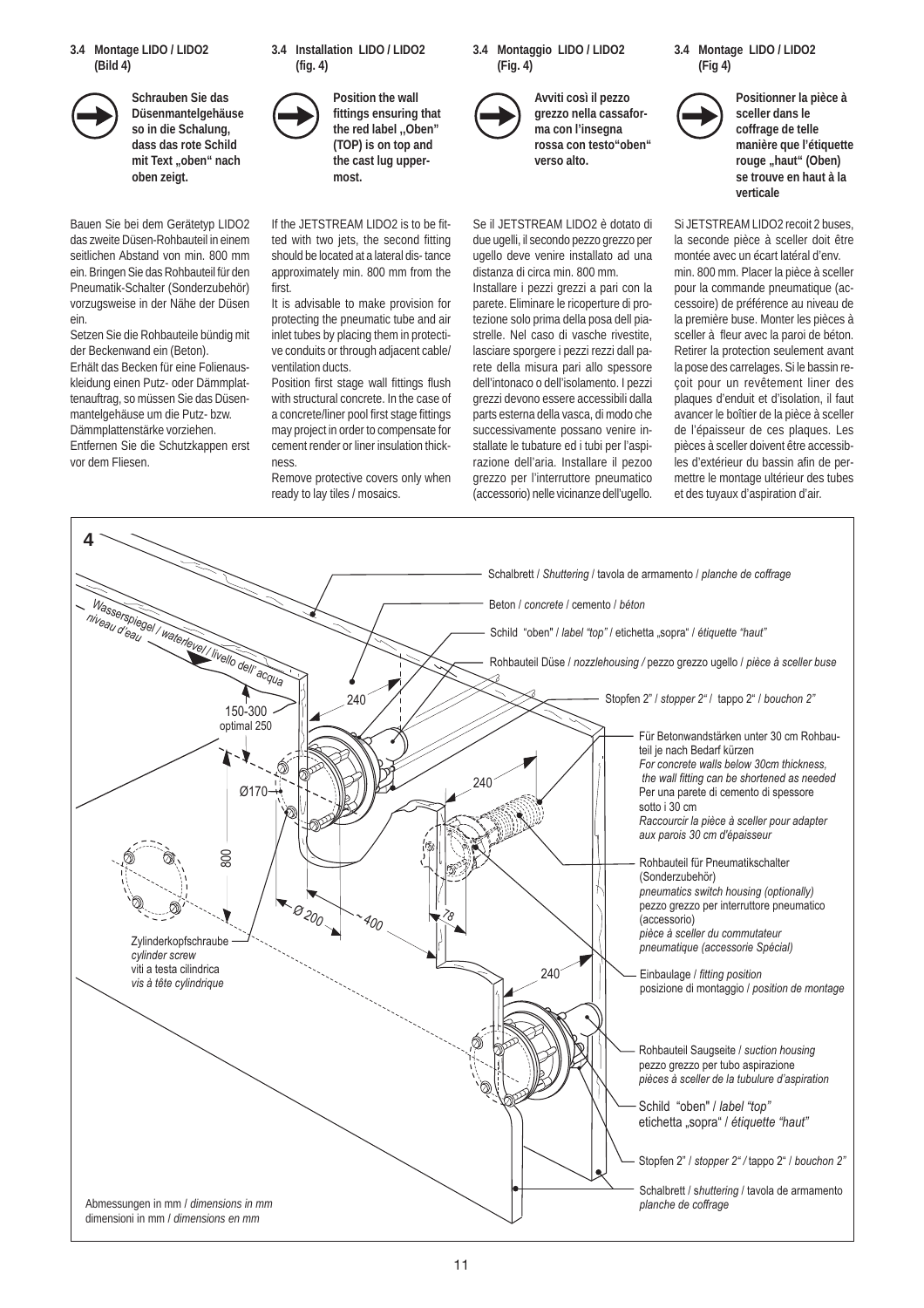**3.5 Montage LIDO Bloc (Bild 5)**



**Düsenmantelgehäuse so in die Schalung, daß das rote Schild** mit Text "oben" nach **oben zeigt.**

Setzen Sie die Rohbauteile bündig mit der Beckenwand ein (Beton). Erhält das Becken für eine Folienauskleidung einen Putz- oder Dämmplattenauftrag, so müssen Sie das Düsenmantelgehäuse um die Putz- bzw. Dämmplattenstärke vorziehen. Entfernen Sie die Schutzkappen erst vor dem Fliesen.



**Position the wall fitting ensuring that the red label ,,Oben" (TOP) is on top and the cast lug uppermost.**

Position first stage wall fittings flush with structural concrete. In the case of a concrete/liner pool first stage fittings may project in order to compensate for cement render or liner insulation thick-

Remove protective covers only when ready to lay tiles / mosaics.

ness.

**3.5 Montaggio LIDO Bloc Fig. 5)**



**Avviti così il pezzo grezzo nella cassaforma con l'insegna rossa con testo"oben" verso alto.**

Mettere le parti di guscio a filo con la parete della piscina, un (cemento). Riceve il bacino per un foglio di rivestimento di un lavoro di gesso o di isolamento, in modo da avere l'involucro ugello rotondo per la pulizia o Spessore isolamento preferiscono. Rimuovere i tappi di protezione fino a prima della posa.





**Positionner la pièce à sceller dans le coffrage de telle manière que l'étiquette** rouge "haut" (Oben) **se trouve en haut à la verticale.**

Monter les pièces à sceller à fleur avec la paroi de béton.

Retirer la protection seulement avant la pose des carrelages. Si le bassin reçoit pour un revêtement liner des plaques d'enduit et d'isolation, il faut avancer le boîtier de la pièce à sceller de l'épaisseur de ces plaques.





**WARNUNG! Zum Verkleben der Kunststoffteile bitte nur Kleber verwenden, der auch zum Kleben von ABS geeignet ist.**



**WARNING! Please use only glue that is made also for the usage together with ABS.**



**ATTENZIONE! Si prega di utilizzare Per l'incollaggio delle parti in plastica unico collante che è anche adatto per l'incollaggio ABS.**



**ATTENTION! S'il vous plaît utiliser Pour le collage des pièces en plastique ne colle qui convient également pour le collage ABS.**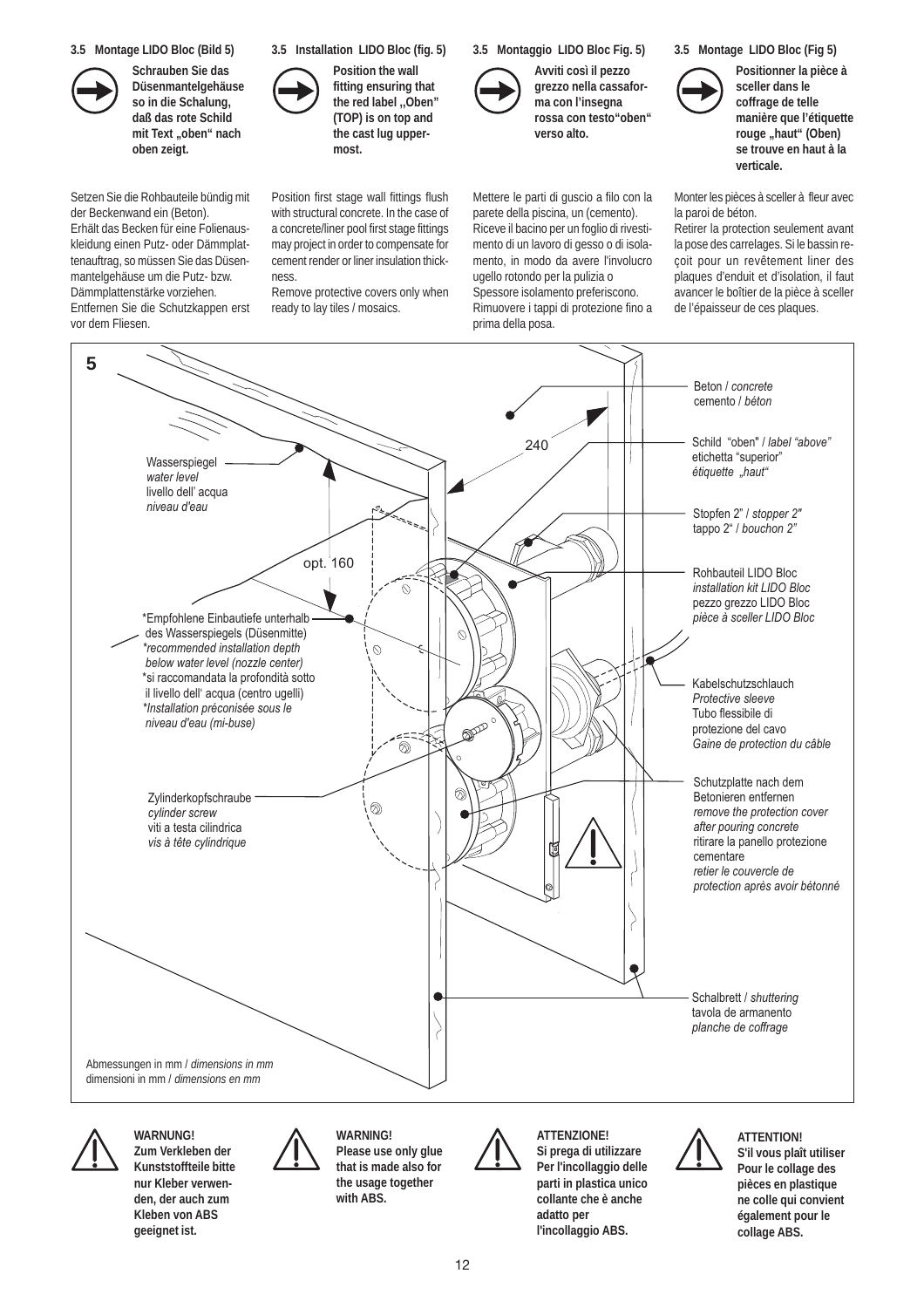

Putz- und Fliesenausgleich bis 60 mm

*render & tile 60 mm max*

livellamento dell'intonaco e delle piastrelle fino 60 mm

*Compensation d' enduitet decarrelage jusqu à 60 mm*

 $\circ$  $\overline{a}$ **3.7 Fliesenplan LIDO Bloc**

**(Bild 7)** Fliesen Sie die Rohbauteile wie in Bild 7 gezeigt. Putz- und Fliesenausgleich 20 mm.

#### **3.7 Tile planLIDO Bloc (Fig. 7)**

 $\cup$ 

Tiles the raw components as shown in Fig. 7.

Render & tile 20 mm max.

#### **3.7 Schema per la piastrellatura LIDO Bloc (Fig. 7)**

Piastrelle i componenti grezzi come mostrato nell'Fig. 7, livellamento dell'intonaco e delle piastrelle fino 20 mm.

#### **3.7 Plan de carrelage LIDO Bloc (Fig. 7)**

Carrelages les composants bruts comme indiqué dans l'image 7. Compensation d'enduit et de carrelage jusqu'à 20 mm.

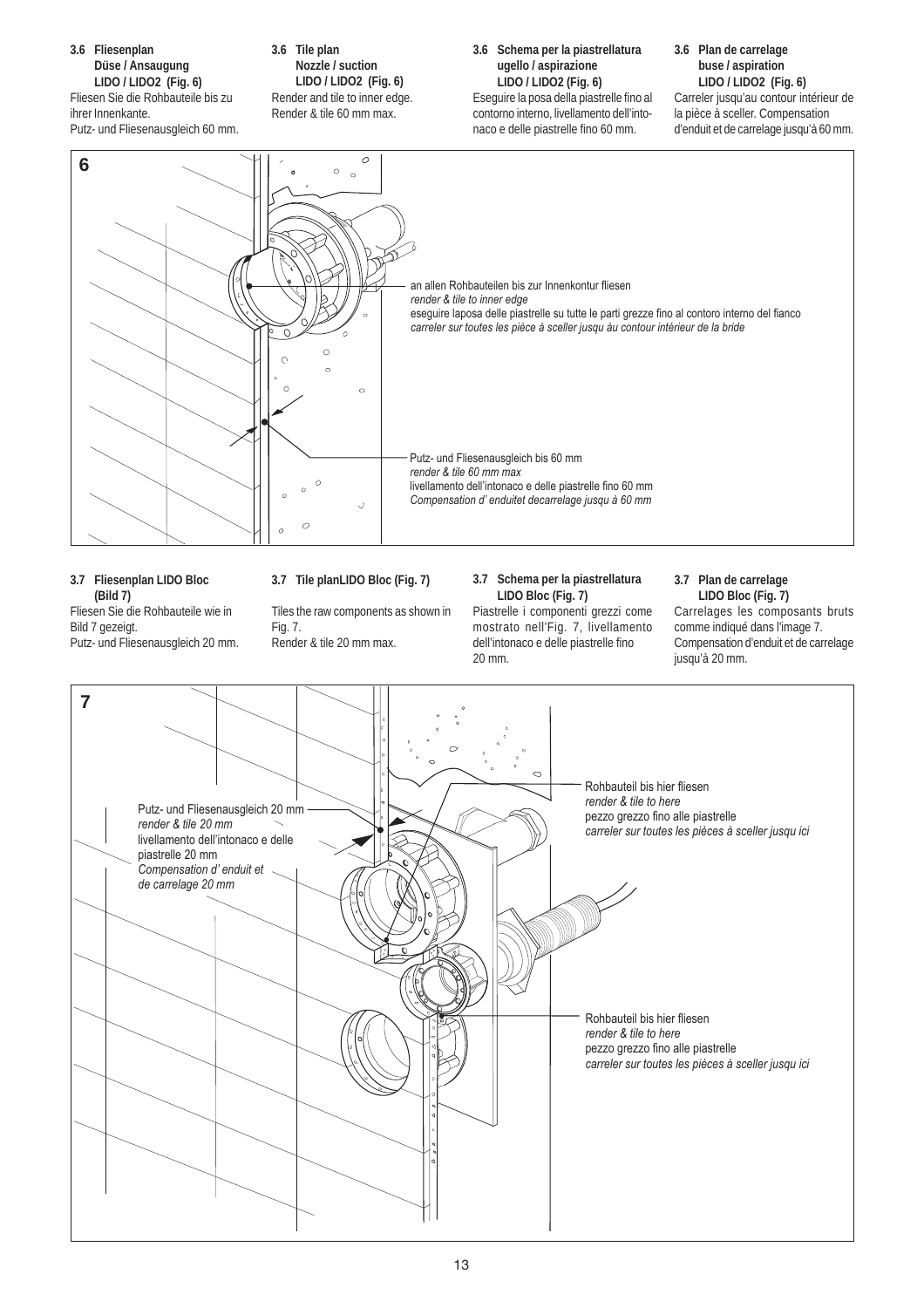**3.8 Folien- Stahl- Alu- und Polyesterbecken Düse / Ansaugung LIDO / LIDO2 (Bild 8, 9 und 10)**

Ordnen Sie Klemmrahmen, die Dichtungen aus Folienmaterial und die Gummidichtung nach Bild 8, 9, 10, 11 und 12 an.

**3.8 Plastic liner- Steel- aluminium and polyester pools Nozzle / suction LIDO / LIDO2 (Fig. 8, 9 and 10)** Install the seals, screws and clamping frame, as shown in fig. 8, 9, 10, 11

and 12.

**3.8 Piscinas con laminato- con rivestimento in materiale plastico o vasca finita ugello / aspirazione LIDO / LIDO2 (Fig. 8, 9 e 10)**

Montare l´anello di bloccaggio con le relative guarnizioni sia davanti e dietro come da fig. 8, 9, 10, 11 e 12.

**3.8 Piscines en liner, acier, aluminium et avec revêtement Polyester buse / aspiration LIDO / LIDO2 (image 8, 9 et 10)** Monter les joints, vis, et bride

étanchéité, voir image 8, 9, 10, 11 et 12.



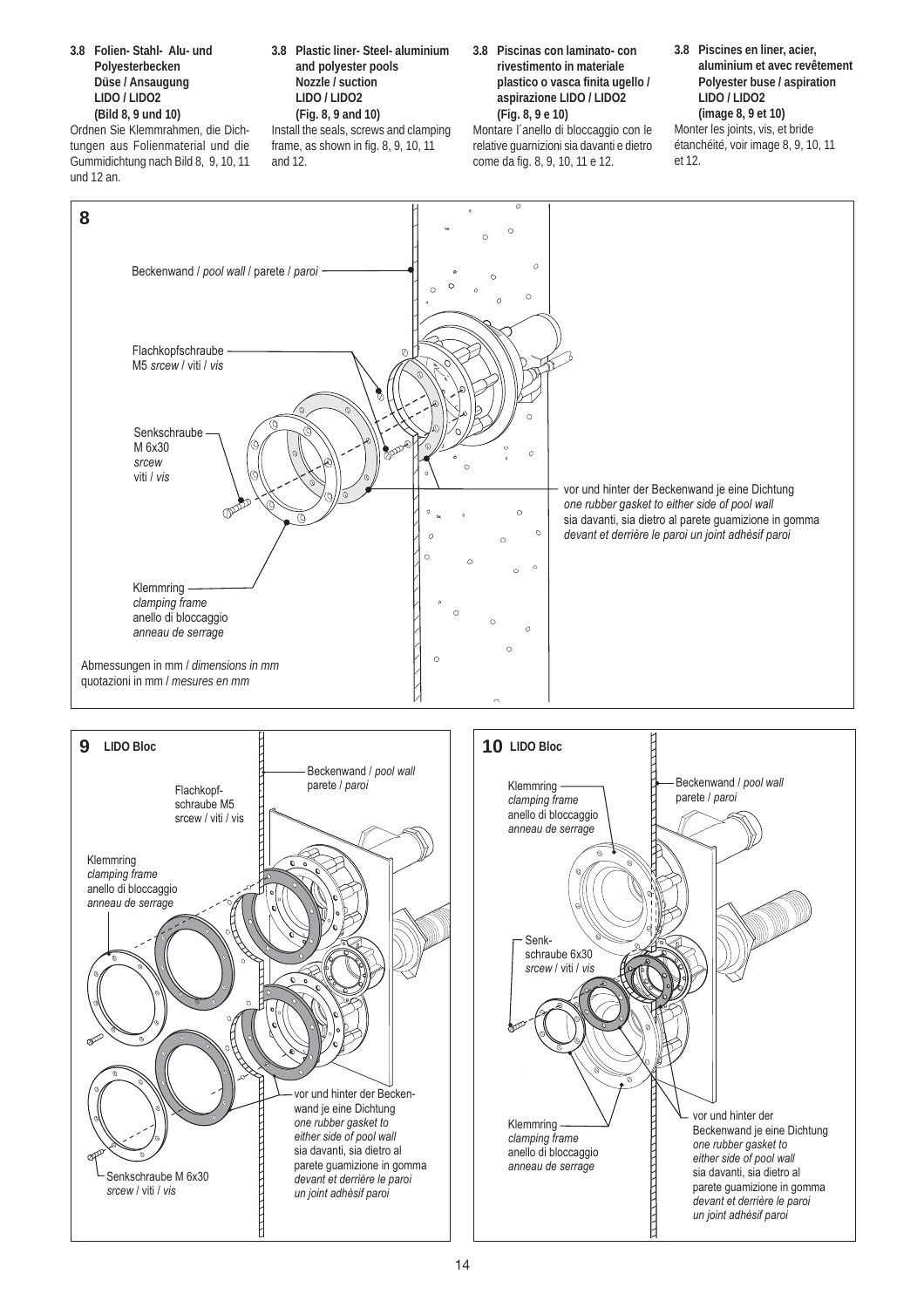

#### **4 FERTIGMONTAGE**

#### **Angaben nur für autorisierte Personen**

#### **Vor der Montage**

Die Sicherheitshinweise müssen vor der Aufstellung aufmerksam gelesen werden. Halten Sie unbedingt die Anforderungen der Fa. uwe bzw. der Normgeber ein. Für den Fall, dass die Hinweise nicht berücksichtigt werden, geschieht dies in der alleinigen Verantwortung des Monteurs. Jegliche Haftung des Herstellers entfällt somit.

#### **4 FINAL ASSEMBLY**

#### **Instructions for authorized persons only**

#### **Before installation**

Prior to installation these installation instructions must be read carefully, All requirements stated by uwe GmbH and the standards authorities must be fulfilled. The installation engineer bears sole responsibility should instructions not be observed.

The manufacturer thus repudiates all liability.

#### **4 MONTAGGIO DEFINITIVO**

#### **Informatzioni solo per le persone autorizzate**

**Primo del Montaggio** Prima di procedere con l'installazione, leggere attentamente le istruzioni per la sicurezza. Attenersi scrupolosa-

mente alle prescrizione della ditta uwe o alle norme dell'ente competente.In case di non osservanza delle indicazioni, l'intera responsabilità sarà del montare e decadrà qualsiasi garanzia del costruttore.

#### **4 INSTRUCTIONS POUR LE MONTAGE FINAL**

#### **Informations destinees exclusivement aux personnes autorisées**

#### **Avant le montage**

Les instructions de sécurité doivent être lues attentivement avant l'installation. Conformez-vous exactement aux instructions données par la société uwe et aux différentes normes en vigueur. En cas de non-respect de ces instructions, l'utilisateur est seul tenu responsable. Le constructeur est alors dégagé de toute responsabilité.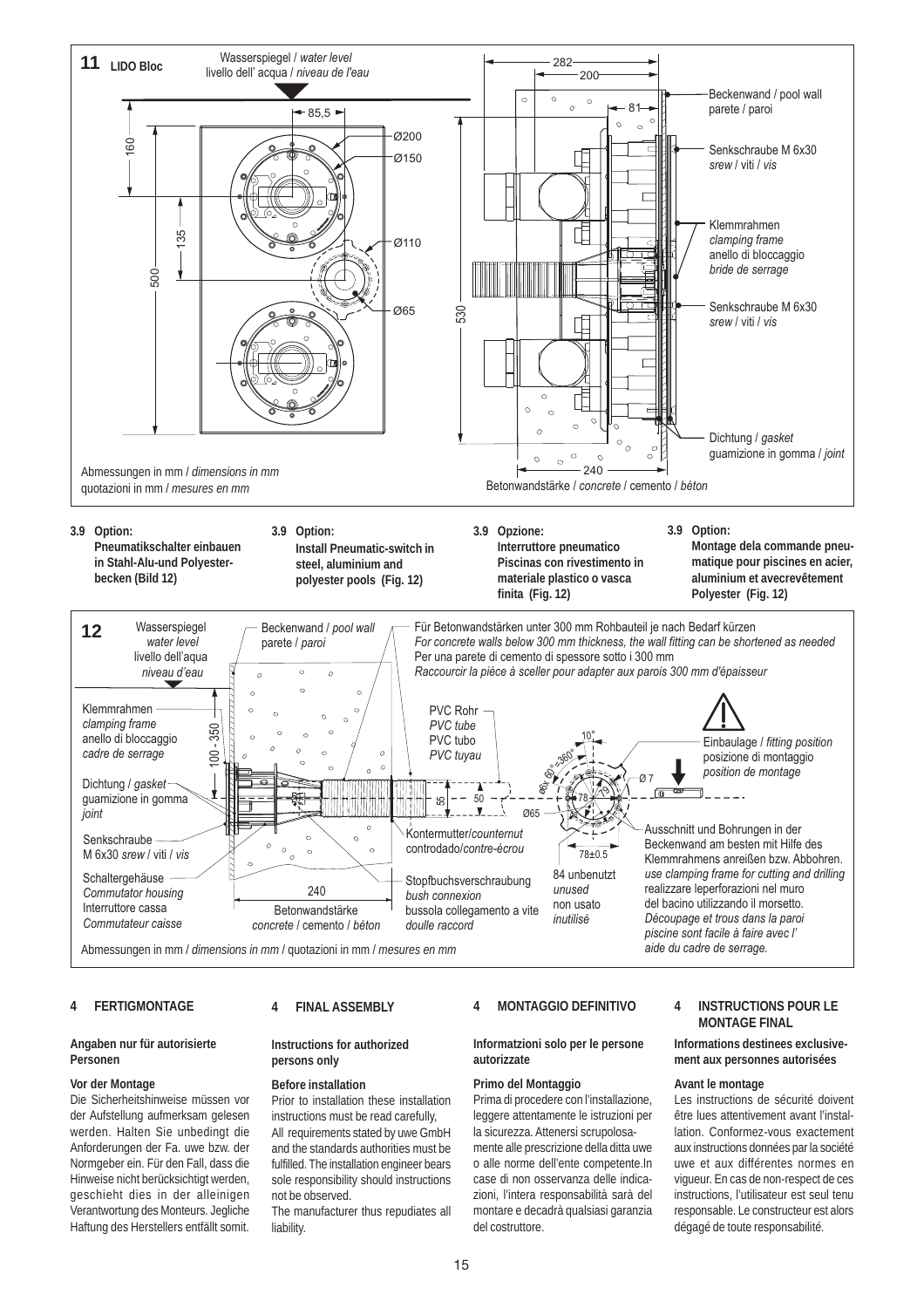

#### **4.1 Montage Pumpe, Saug- und Druckschlauch (FIG. 13)**

Die Pumpe sollte tiefer als der Wasserspiegel angebracht werden. Setzen Sie die Pumpe entweder mit einem Schwingmetall (Stossdämpfer) auf die Konsole oder, wenn Sie einen Sockel betonieren möchten, unterbauen Sie diesen entsprechend. Kleben Sie mit einem geeigneten Kleber den Saugund Druckschlauch ein.



**Vergessen Sie dabei nicht die Dichtung (14) zwischen Schlauchnippel und Pumpenstutzen einzulegen.**

Schrauben Sie die Pumpe fest.



**Wichtiger Hinweis!**

**Die Pumpe wird in dem Beckenumgang aufgestellt.**

**Der Aufstellungsraum muss trocken, belüftet und durch einen ausreichend dimensionierten Bodenablauf gegen Überflutung geschützt sein.**

#### **4.1 Mounting of pump, suction tube and pressure tube (Fig. 13)**

The pump should be assembled beneath the water level. If the pump is to be installed on a console/mounting bracket, supplied as an optional extra, it should be fitted to the pool wall beforehand with concrete wall fixings. The pump should be secured with antivibration mountings.



Screw the pump tight.



**The pump is installed in the walkway behind the pool wall.**

**The installation environment must be dry and must be protected by a suitably sized floor drain to prevent flooding.**

#### **4.1 Montaggio Pompa, tubo flessibili di asperazione e tubo pressione (Fig. 13)**

La pompa deve essere mondata sotto il livello del'aqua.Posare la pompa o con uno smorzatore (ammortizzatore) sul appoggio, o se volete cementare un appoggio, bisogna sostenerlo adeguato. Attaccate con "TANGIT" il tubo flessibile d'aspirazione e di pressione nel manicotto di passaggio del pezzo greggio.



**Tra il flessibile di aspirazione e la pompa inserire la guarnizione (14)**

#### Avvitare la pompa.



**Di solito la pompa viene installata nella galleria che circonda la piscina. Occorre però garantire che il vano sia asciutto e che il motore sia protetto dall'inondazione per mezzo di uno scarico nel fondo sufficientemente dimensionato.**

**Attenzione Importante!** **4.1 Montagede la bomba, del tubo de aspiración y del tubo de presión (Fig. 13)**

La bomba se debe instalar debajo del nivel de agua. Monter la pompe soit avec les amortisseur sur la support. Hay que pegar el tubo de aspiración y el tubo de presión con un adhesivo adecuado.



**Ne pas oublier de placer le joint (14) plat entre le carter de pompe et le raccord du tuyau.**

Vissez la pompe.



**Recommandation importante!**

**La pompe est à monter dans le pourtour du bassin, sous les plages. Le lieu d'implantation doit être sec et protégé contre les inondations par un écoulement de dimension suffisante dans le sol.**

**Le couvercle du local doit seulement s'ouvrir à l'aide d'une clé spéciale ou d'un outil.**

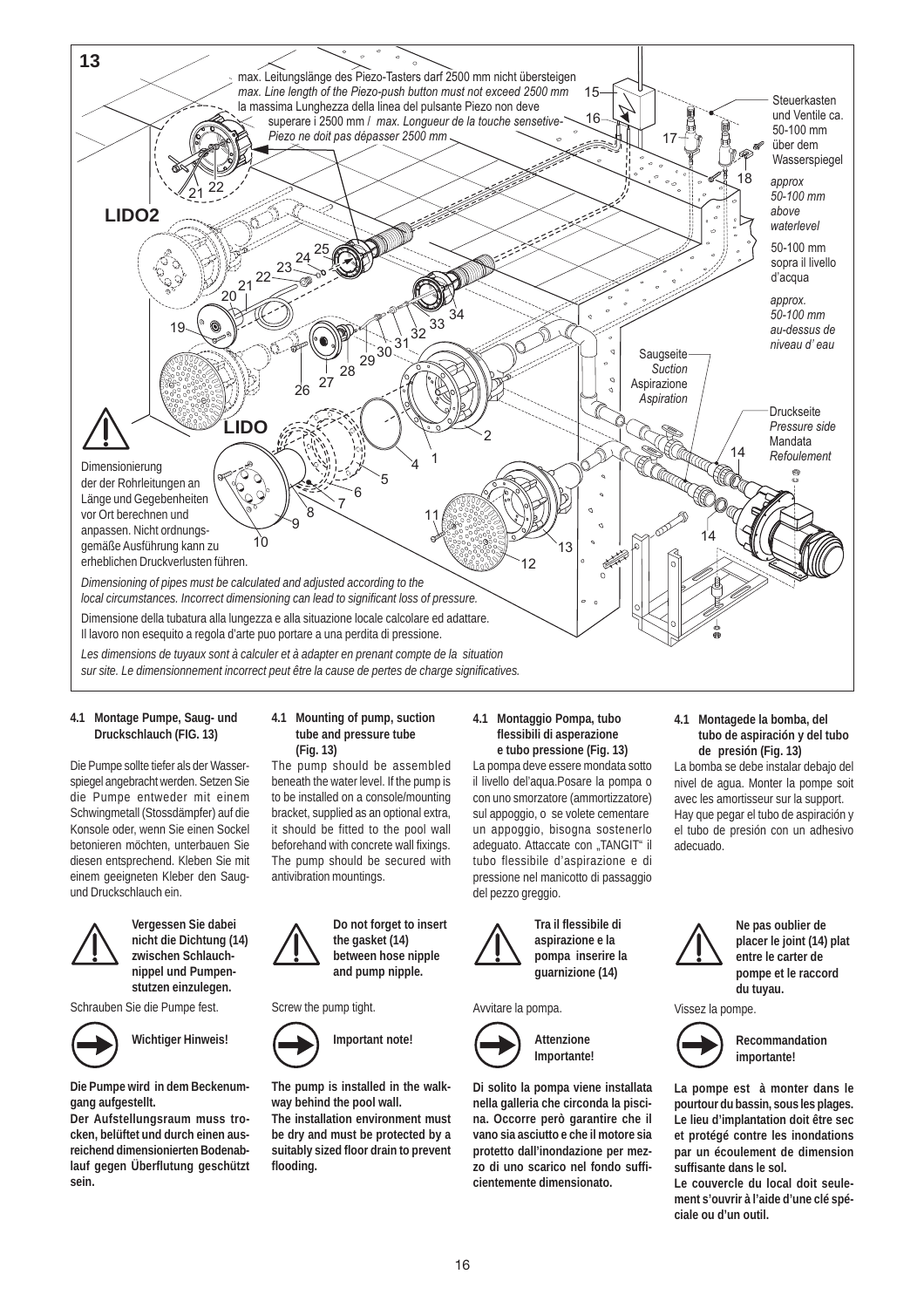#### **4.2 Montage Düsenteil (Bild 13)**

Legen Sie den O-Ring (4) in die Nut (1) des Rohbauteils (2).

#### **Bei Ausführung weiß**

Bei allen Becken, die einen Klemmring (5) erfordern, legen Sie den Distanzring (6) zentrisch so über den Klemmring (5), daß die Eindrehung (7) oben liegt.

Setzen Sie das Düsengehäuse (8) so in das Rohbauteil, daß die aufgedruckten Logos auf der Frontplatte lesbar (horizontal) angeordnet sind und sich die Gewindebohrungen des Rohbauteils und die Senkbohrungen des Düsengehäuses decken.Schieben Sie das Düsengehäuse so weit in das Rohbauteil, bis bei gefließten Becken die Edelstahl-Frontplatte (9) des Düsengehäuses auf den Fließen aufliegt. Schieben Sie das Düsengehäuse so weit in das Rohbauteil, bis die Edelstahl-Frontplatte (9) in der Eindrehung (7) des Distanzringes (6) liegt. Drehen Sie die Senk-Schrauben (10) ein. Ziehen Sie diese nur leicht an.

#### **4.3 Montage Einlaufseiher (Bild 13)**

Legen Sie den Einlaufseiher (12) zentrisch so über das Rohbauteil (13), daß sich die Gewindebohrungen des Rohbauteils und die Senkbohrungen des Einlaufseihers decken. Drehen Sie die Senkschrauben (11) ein. Leicht anziehen.

#### **4.4 Piezo-Taster in der Beckenwand (Bild 13)**

Drehen Sie die Druckschraube (22) aus dem Rohbauteil (25) heraus. Entfernen Sie die Dichtscheibe (23) und die Dichtung (24). Nehmen Sie das Kabel (21) des Piezo-Tasters (20). Führen Sie die Druckschraube (22), die Scheibe (23) und die Dichtung (24) auf das Kabel (21). Ziehen Sie das Kabel (21) durch das Rohbauteil (25). Ziehen Sie die Druckschraube (22) mit dem Spezialschlüssel wieder an. Das Kabel (21) im Umgang durch ein Leerrohr schützen um es bei Bedarf austauschen oder verlängern zu können. Das Kabel kann um max. 10 m verlängert werden. Hierfür wird ein Netzwerkkabel Cat. 6 empfohlen. Schieben Sie die Tasterfrontplatte (20) zusammen mit dem Kabel so in das Rohbauteil, dass sich die Gewindebohrungen des Rohbauteils (25) mit den Senkbohrungen im Schaltergehäuse (20) decken. Drehen Sie die Senkschrauben (19) ein. Ziehen Sie diese leicht an. Schließen Sie das Kabel entsprechend den Schaltplänen am Steuerkasten (15) an.

#### **4.2 Mounting the nozzle assembly (Fig. 13)**

Fit the O-ring (4) in the groove (1) of the wall fitting (2).

#### **In execution white**

In the case of liner pools or prefabricated pools, i.e. pools requiring a clamping ring (5), the distance ring (6) should be placed centrally over the clamping ring (5) in such a way that the recessed section (7) is topmost.

Insert the nozzle housing (8) into the wall fitting ensuring that the coutersunk holes on the nozzle housing line up with the threaded holes in the wall fitting. Now push the nozzle housing into the wall fitting so that the stainless steel front plate (9) of the nozzle housing rests against the tiles in the case of tiled/mosaic pools, or fits into the recess (7) if the distance ring is used. Insert the countersunk screws (10) and screw in without over tightening.

#### **4.3 Mounting the intake screen (Fig. 13)**

Centre the intake screen (12) on the wall fitting (13) in such a way that the threaded holes in the wall fitting are in line with the countersunk holes of the intake screen.

Insert countersunk screws (11) without over tightening.

#### **4.4 Piezo-push button operable from pool (Fig. 13)**

Turn the gland nut (22) anticlockwise in order to remove it together with the sealing washer (23) and the gasket (24) from the wall installation kit (25). Insert the pressure screw (22), the

sealing washer (23) and gasket (24) onto the cable (21). Pull the cable (21) through the wall in-

stallation kit (25) and tighten the pressure screw (22) with the special tool. Use a ductwork to protect the cable and to ensure maintenance and extention.

The cable can be extended by max. 10. A network cable Cat.6 is recommended.

Put the front cover (20) together with the cable onto the wall installation kit so that the threaded holes of the wall installation kit (25) fit the holes of the front cover.

Tighten the screws (19) slightly. Connect the cable according to the wiring diagramm (15).

#### **4.2 Montaggio degli ugelli (Fig. 13)**

In-serire l'anello "O-Ring" (4) nella scana-latura (1) nell'elemento incassato (2).

#### **Bianco in esecuzione**

Nelle piscine con rivestimento in foglio o prefabbricate, cio è in tutte le piscine che necessitano di un anello di serraggio (5), I'anello distanziatore (6) viene posto centrato sopra l'anello di serraggio (5) in modo che l'avvitamento (7).

Si trovi sopra. Inserire il corpo dell' ugello (9) nell'elemento incassato in modo che i fori filettati nell'elemento collimino con i fori svasati del corpo dell'-

ugello. Inserire il corpo dell'ugello nell'elemento incassato fino al punto in cui la piastra frontale in acciaio legato (9) del corpo dell'ugello, nelle piscine piastrellate, poggi sulle piastrelle oppure, usando un'anello distanziatore (6), si trovi dentro l'avvitamento (7). Avvitare le viti a testa svasata (10) stringendole appena.

#### **4.3 Montaggio del filtro d'immissione (Fig. 13)**

Porre il filtro d'immissione (12) centrato sopra l'elemento incassato (13) in modo da fare collimare i fori filettati nell'elemento incassato con i fori svasati nel filtro d'immissione. Avvitare le viti a testa svasata (11) stringendole appena.

#### **4.4 Interruttore Piezo-compasso dalla piscina (Fig. 13)**

Girare la vite di pressione (22) dall pezzo grezzo. Togliere il disco ditenuta (23) e la guarnizione (24). Prendere il cavo (25) dal Piezo-compasso.

Introdurre come la vite di pressione (22) il disco ditenuta (23) e la guarnizione (24) sopra il cavo (21).

Tirare il cavo (21) nell interno del pezzo grezzo (25), tirare vite di pressione (22) con la chiave speziale di nuovo. Prego il cavo (21) si prega di passare il cava (21) in un tubo voto da proteggere secondo il bisogno da cambiare o allungare. Il cavo puo esser allungato all max. di 10 m. Vienne raccomandato un cavo della linea Cat. 6.

Springere il Piezo-compasso panello piastre frontale (20) insieme al cavo dentroil pezzo grezzo (25) con fori filettati nel corpo dell'interruttore.

Avvitare le viti a testa svasata (19) stringendole solo lievemente.

Chiudere il cavo conforme piono elettrico alla connessione custodia di comando (15).

#### **4.2 Montage de la buse (Fig. 13)**

Introduire le joint torique (4) dans la rainure (1) dans la pièce à sceller (2).

#### **blanc en exécution**

Pour des bassins avec revêtement liner ou des bassins préfabriqués, c'est-à-dire pour tous le bassins qui nécessitent un anneau de serrage (5), I'anneau d'écartement (6) est placé centralement sur l'anneau de serrage (5) de telle manière que la gorge (7) se trouve au-dessus.

Glisser le boîtier de la buse (8) dans la piéce à sceller de telle manière que les trous de la pièce à sceller coincident avec les trous du boîtier de la buse. Introduire le boîtier de la buse dans la pièce à sceller jusqu'à ce que la plaque avant en acier spécial (9) du boîtier de la buse repose sur les carreaux lorsqu'il s'agit d'un bassin carrelé, ou repose dans la gorge (7) lorsqu'on utilise l'anneau d'écartement (6). Introduire les vis à tête conique (10) et ne serrer que légèrement.

#### **4.3 Montage de la crepine (Fig. 13)**

Poser la crépine (12) centralement audessus de la pièce à sceller (13) de telle manière que les trous dans la pièce à sceller coincident avec les trous de la crépine. Introduire les vis à tête conique (11) et ne serrer que légèrement.

#### **4.4 Touche sensitive PIEZO,**

**installation murale (image 13)** Retirer la vis (22) de la pièce à sceller (25) en la tournant vers la gauche et enlever la rondelle plastique (23) et la pièce d'étanchéité (24). Faire passer le câble (21) de la touche sensetive PIEZO (20) comme mettre la vis (28), la rondelle (23) et le joint (24) sur le câble (21). Tirer le câble (21) au travers de la pièce à sceller (25) et serer la vis (22) avec une clé appropriée. Pour protéger le câble (21) dans la galerie technique et pour faciliter échange ou rallonge, utiliser un fourreau rigide ou flexible. Le câble (21) peut être rallongé de 10m max., un câble de réseau Cat. 6 est préconisé.

Mettre la plaque de la touche sensitive (20) et le câble (21) dans la pièce à sceller de telle manière que le filetage de la pièce à sceller (25) et les trous de vis de la plaque (20) soient alignés. Fixer **sans forcer** les vis (19).

Connecter le câble (27) dans le coffret de commande (15) en suivant les schémas.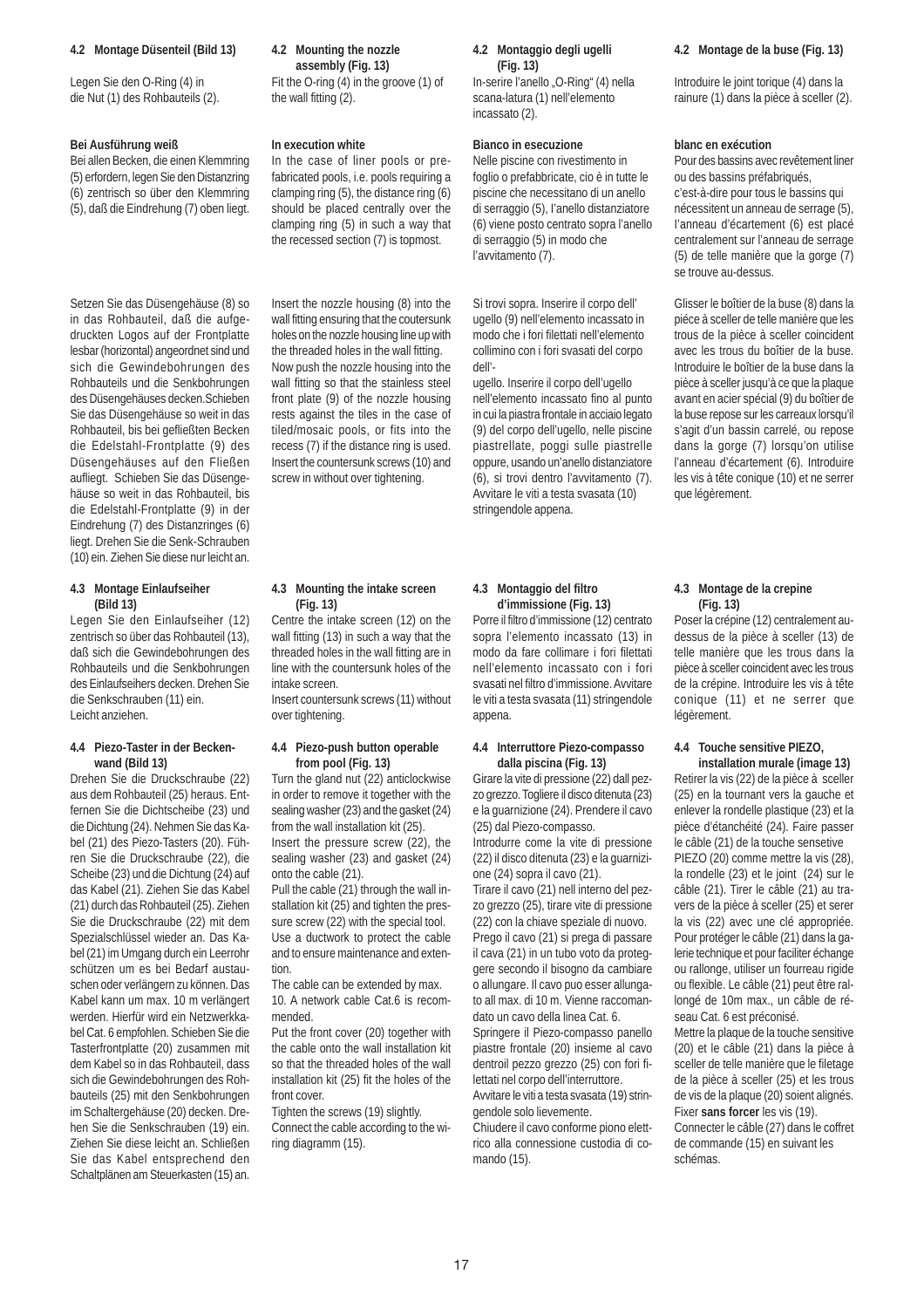

#### **4.5 Pneumatikschalter in der Beckenwand (Zubehör) (Bild 14)**

Drehen Sie die Druckschraube (30) aus dem Rohbauteil (34) heraus. Entfernen Sie die Dichtscheibe. Belassen Sie aber unbedingt die Dichtung (32) in der Verschraubung. Nehmen Sie den kurzen Schaltschlauch (29) des Pneumatik-Schalters (28), ziehen Sie diesen durch die Druckschaube (30), und stecken Sie diesen auf den Schlauchnippel des Schlauch-Verbindungstückes (31). Stecken Sie auf den

anderen Schlauchnippel des Schlauch-Verbindungstückes (31) den langen Pneumatikschlauch (33), und schieben Sie diesen durch die zentrische Verschraubung im Rohbauteil nach hinten in den Beckenumgang. Schieben Sie das Schlauch-Verbindungstück (31) in die Verschraubung am Rohbauteil (34), und drehen Sie die Druckschraube (30) wieder ein. Bitte anziehen. Schieben Sie das Schaltergehäuse (27) so in das Rohbauteil, daß der Flansch an der Beckenwand anliegt und daß sich die Gewindebohrungen des Rohbauteils mit den Senkbohrungen im Schaltergehäuse decken. Drehen Sie die Senkschrauben ( 26) ein.

#### **4.5 Pneumatic switch operable from pool (Fig. 14)**

Turn gland nut (30) anti-clockwise in order to remove it together with blank sealing disc from wall fitting whilst ensuring that the rubber sealing washer (32) remains inside the gland aperture in wall fitting (34). Thread free end of the 10 m length of pneumatic tube (33) through the gland aperture from within the pool. On the pneunatic switch is a short length of pneumatic tube (29). Thread this through the gland nut (30), soften end of tube and fix to the free end of the tube connector (31).

Replace and tighten the gland nut (30), having ensured that tube connector (31) is flush against the rubber sealing washer in the housing (34).

Coil surplus pneumatic tube (29) around rear end of switch assembly (28). Push the switch assembly (32) into the fitting so that the outer faceplate (27) is in contact with the pool wall ensuring that the pneumatic tube does not get crushed.

Line up the countersunk holes in the switch assembly with the threaded holes in the wall fitting (34) and insert the countersunk screws (26) without overtightening.

#### **4.5 Interruttore pneumatico dalla piscina (Accessorio) (Fig. 14)**

Girandola a sinistra, togliere la vite premente (30) dall'elemento incassato (34) ed eliminare la rondella di tenuta, lasciando però assolutamente la guarnizione (32) nell'avvitamento. Come indicato in figura, far passare attraverso la vite premente (30) il tubetto corto di commutazione (29) che si trova sull'interruttore pneumatico (28) ed attaccarlo ad uno dei nippli per tubo sul care all'altro nipplo il tubo flessibile di commutazione lungo allegato (33) e farlo passare nella galleria attraverso l'avvitamento centrico nell'elemento incassato. Inserire ora il pezzo di raccordo (31) nell'avvitamento nell'elemento incassato (34), riavvitare la vite premente (30) e stringerla. Inserire il corpo dell'intertuttore (27) nell'elemento incassato fino al punto in cui la flangia esterna tocca la parete della pis-

cina. Verificare che i fori filettati nell'elemento incassato collimino con i fori svasati del corpo dell'inter-ruttore. Avvitare le viti a testa svasata (26) stringendole solo lievemente.

#### **4.5 Commutateur pneumatique à partir du bassin (accessoire) (image 14)**

Retirer le presse-étoupe (30) de la pièce à sceller (34) en le tournant vers la gauche et enlever la rondelle plastique d'étanchéité, mais laisser obligatoirement le joint caoutchouc (32) dans le raccord. Faire passer le petit tuyau de commande (29), qui se trouve au commutateur pneumatique (29), par le presse-étoupe (30) comme cela est indiqué plus haut, puis le fixer sur l'un des raccords qui se trouve sur le disque-raccord du tuyau (31). Fixer le grand tuyau de commande (33) sur l'autre raccord, puis le faire passer dans le pourtour du bassin par l'arrière du raccord central de la pièce à sceller. Placer à présent le disque-raccord (31) dans l'orifice de la pièce à sceller (34), remettre le presse-étoupe (30) et serrer fortement. Introduire le boîtier (27) dans la pièce à sceller jusqu'à ce que la collerette extérieure touche la paroi du bassin. Veiller à ce que les perforations dans la pièce à sceller coincident avec celles du boîtier. Introduire et ne serrer que légèrement les vis à tête conique (26).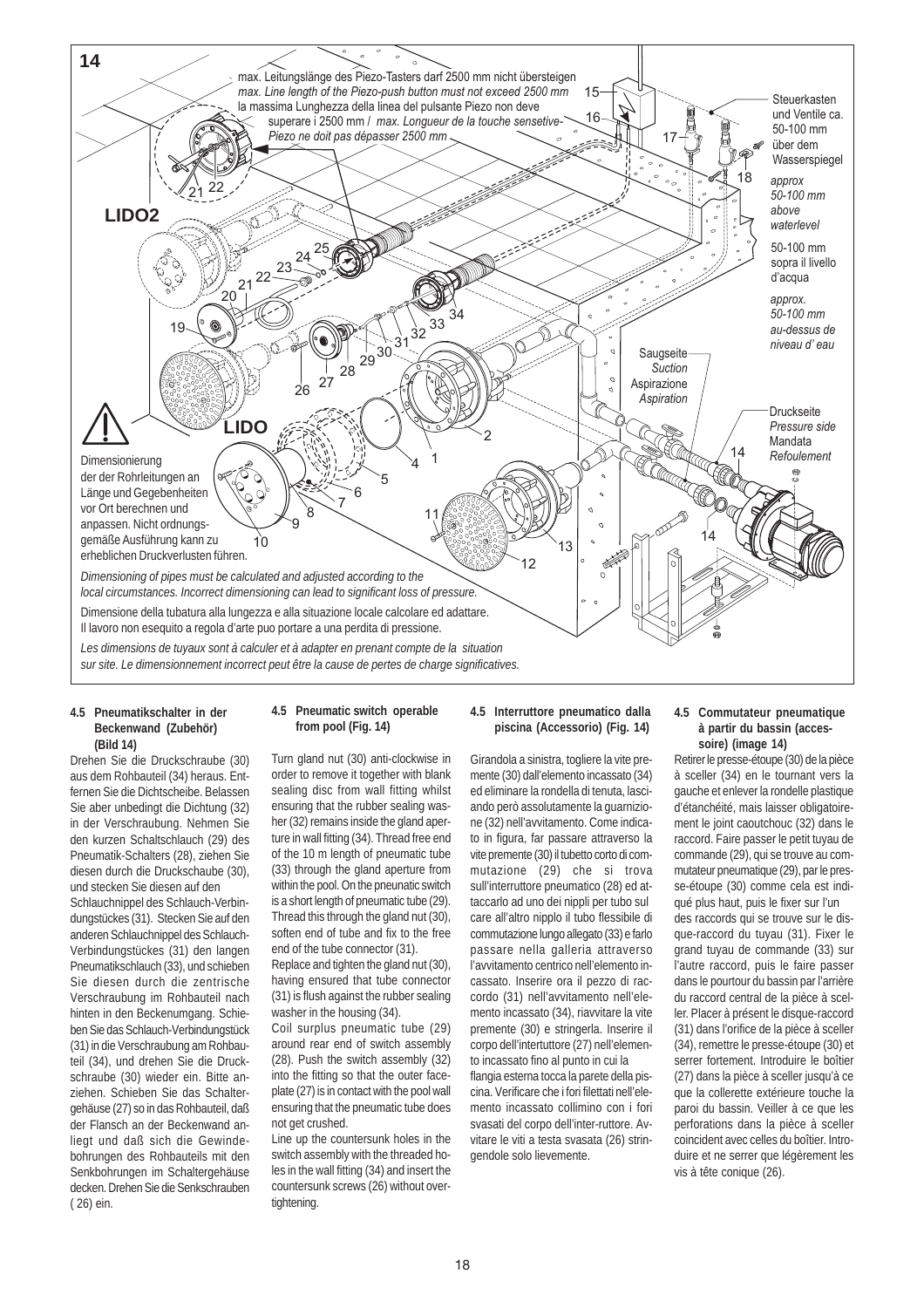Ziehen Sie diese leicht an. Stecken Sie den im Beckenumgang befindlichen Schaltschlauch auf den freien Nippel des PE-Wandlers am Steuerkasten  $(15)$ 

#### **4.6 Montage Luftansaug schlauch (Bild 14)**

Schieben Sie den Schlauch über den Schlauchnippel des Ventils.

Klemmen Sie den Schlauch mittels der Schlauchschellen fest. Dübeln Sie die Halter (18) so in die Wand, dass die Oberkante des Ventils (17) mindestens 50 mm über dem max. Wasserspiegel des Schwimmbeckens liegt.



**Hinweis!**

**Das Ventil (17) fängt einen eventuell vorkommenden Rückstau ab. Der z.B. bei Verwendung des Massageschlauches, der Düse für Rückenmassage oder bei mutwilligem Verschliessen der Düse entstehen kann. Das Ventil verhindert, dass Wasser aus dem Luftansaugschlauch spritzt. Das Ventil ist nur solange dicht, solange sich keine Ablagerungen oder Haare darin festsetzen. Deshalb das Ventil unbedingt über dem Wasserspiegel anbringen.**

Je kürzer der Luftansaugschlauch, desto geringer ist sein Widerstand und desto höher ist der Luftdurchsatz.

#### **4.7 Anschluss Steuerkasten (Bild 14)**

Der Steuerkasten (15) sollte entweder in einem trockenen Umgang oder in einem angrenzenden Raum untergebracht werden. Der Anschluss ist nach DIN VDE 0100 Teil 702 auszuführen. In die Netzzuleitung ist sowohl ein Hauptschalter, mit dem das Gerät allpolig vom Netz getrennt werden kann, als auch ein FI-Schalter vorzusehen. (siehe Hinweis: "An den Elektroinstallateur").

Plug the PVC tube, coming from the wall niche, onto the PE converter (16) outside the control box (15).

**4.6 Installing the air inlet fittings**

Push the tube over the straight con-

Secure the tube with the pipe clamp. Fix the clip (18) to the pool wall in such a way that the opening of the air inlet fitting (17) is at least 50 mm above the maximum water level of the pool.

**Note!**

**The purpose of the air inlet fitting (17) is to absorb back pressure generated by use of the massage attachments, and to prevent water spraying out of the air inlet fitting. The valve will only function properly as long as no hair/debris or lime deposit accumulates within it. Therefore the valve has to be fixed**

Shorten the air inlet tube if it is longer

The shorter the tube, the lesser the resistance and the higher the volume of

**(Fig. 14)**

nector of the valve.

**above water level.**

as necessary.

air flow.

Inserire il tubo flessibile in PVC il quale viene della custodia involucro d'ugello, sul raccordo libero (16) all'esterno della custodia di comando (15).

#### **4.6 Montaggio dei tubi flessibili di asperazione aria (Fig. 14)**

Inserive il tuobo sopra il nipplo della valvola. Serrare il tubo flessibile con le fasette stringitubo allegate.

Incavigliare i sostegni (18) ad una parete in modo tale che lo spigolo superiore della valvola (17) si trovi ad almeno 50 mm sopra il nivello massimo dell'acqua della piscina.



**La valvola (17) ha il compito di intercettare il ristagno che si crea usando il flessibile di massaggio risp. il getto per il massaggio della schiena, oppure in caso di otturazione intenzionale dell'ugello e inoltre di impedire che l'acqua schizzi dal tubo di aspirazione dell aria. Una valvola è a tenuta ermetica solo finch' non vi si infiltrano peli o altri depositi, da cui la nostra direttiva di applicare la valvola sopra il livello dell'acqua.**

Se i tubi flessibili di aspirazione dell'aria sono più lunghi del necessario, conviene accorciarli aila misura richiesta.

#### **4.7 Mounting the control panel (Fig. 14)**

The control panel (15) should be installed either in a dry gallery behind the pool wall or in an adjacent room. The connection must be effected in accordance with EN 60335-2-41. Both a power switch, with which the unit can be isolated from the power supply on all poles, and an earth leakage circuit breaker (R.C.C.B.) should be provided in this cable (see: "Information for the Electrician").

#### **4.7 Connessione custodia di comando (Fig. 14)**

La custodia di comando (15) deve essere installata in luogo asciutto oppure in una stanza in vicinanza. L'attacco deve essere effettuato accuratamente secondo DIN VDE 0100, parte 702. L'attacco alla rete sara effettuato tramite condotto  $5 G 2.5$  mm<sup>2</sup> ( $3N \sim PE$ 400V) oppure 4 G 2,5 mm² (3 ~ PE 230V). Bisogna prevedere in questo condotto sia un interruttore principale con il quale si può separare la macchina con tutti i poli della rete sia un interruttore FI (vedi foglio d'avvertenza "Per il elettricista").

Raccourcir si nécessaire, le tuyau pneumatique et le raccorder sur le convertisseur électropneumatique (16) fixé sur le coffret électrique (15).

#### **4.6 Montage du tuyau d'aspiration d'air (Fig. 14)**

Equiper l'extrêmité du tuyau d'aspiration d'air de la soupape de retenue. Cheviller le support (18) à la paroi de telle manière que le bord supérieure de la soupape (17) se trouve au moins à 50 mm au-dessus du niveau max. de l'eau de bassin. Introduire le raccord de la soupape dans le tuyau. Fixer le tuyau avec le collier de serrage.



**Recommandation!**

**La soupape doit retenir le reflux qui apparaît lors de l'utilisation du tuyau de massage et de la buse pour le massage du dos, ou lors de la fermeture intentionnelle de la buse, et doit empêcher que de l'eau ne jaillisse du tuyau d'aspiration d'air. Une soupape est hermétiquement étanche tant que des cheveux ou autre dépôts ne s'y déposent pas. Monter la soupape impérativement au-dessus du niveau de l'eau.** Si le tuyau d'aspiration d'air est trop long, il faut le couper jusqu'à ce qu'il ait la longueur nécessaire. Plus le tuyau d'aspiration d'air est court, plus la résistance à l'aspiration est faible, vous

#### **4.7 Montage du coffret électrque (image 14)**

gagnez ainsi un plus grand débit d'air.

Le coffret électrique (15) ne doit pas être implanté dans un lieu humide. Il est à placer soit dans un endroit sec soit dans une pièce avoisinante. Effectuez le raccordement en respectant les normes en viguer

notamment les normes DIN VDE 0100 partie 702 et les normes C 15.100. A cette conduite d'alimentation sera prevu un interrupteur central, avec lequel l'appareil peut être coupé du secteur, ainsi qu'un interrupteur différentiel de 30 mA. (voir page "A l'attention de l'électricien).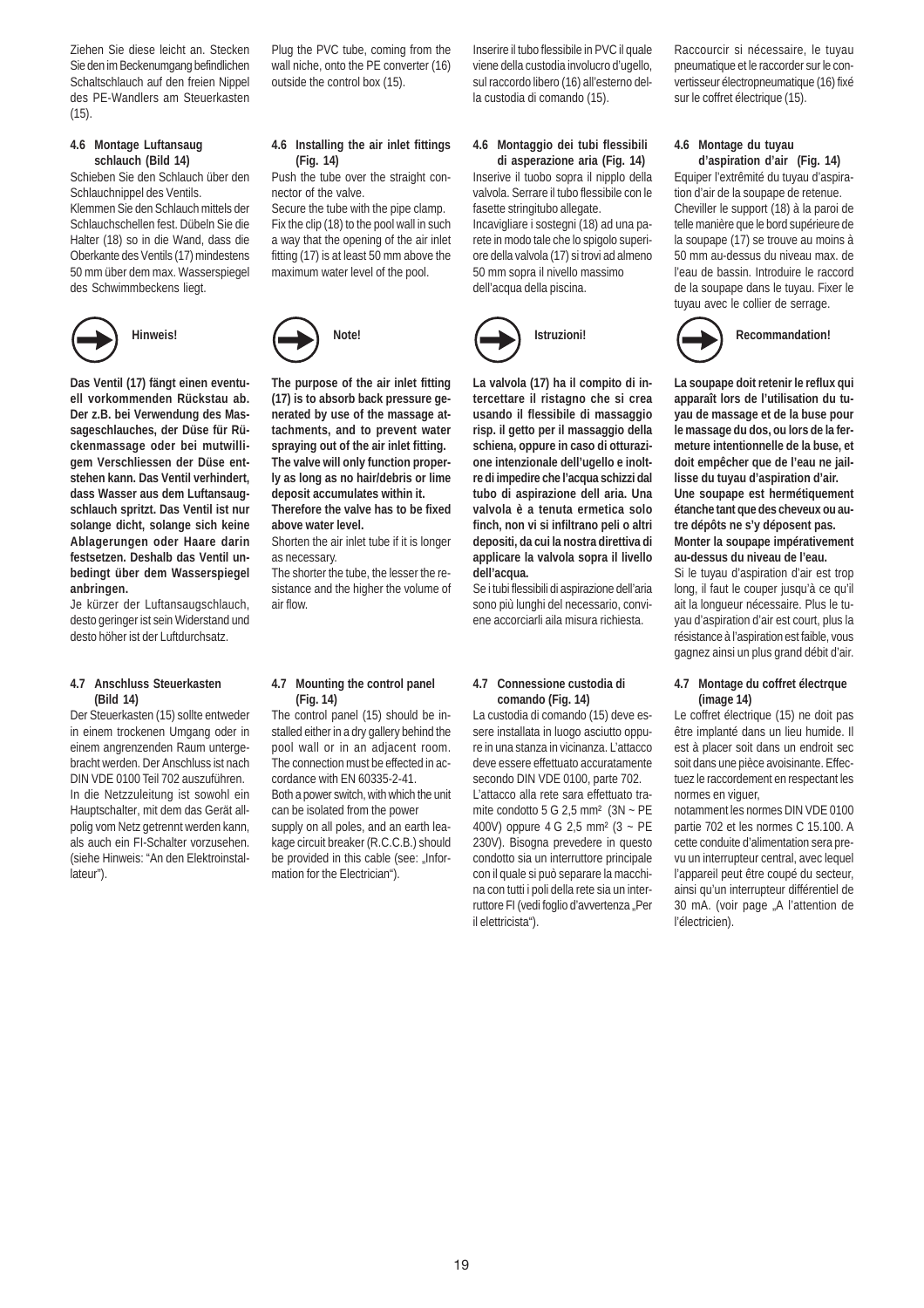

#### **5 LIDO BLOC**

#### **5.1 Montage Düsenteil (Bild 15)**

Legen Sie den O-Ring (4) in die Nut (1) der beiden Rohbauteile (2).

#### **5.2 Montage Piezo-Taster/ Blende (Bild 15)**

Drehen Sie die Druckschraube (22) aus dem Rohbauteil (25) heraus. Entfernen Sie die Dichtscheibe (23) und die Dichtung (24). Nehmen Sie das Kabel (21) des Piezo-Tasters. Führen Sie, wie in Bild 19, die Druckschraube (22), die Scheibe (23) und die Dichtung (24) auf das Kabel (21). Ziehen Sie das Kabel 21) durch das Rohbauteil (25). Ziehen Sie die Druckschraube (22) mit dem Spezialschlüssel wieder an. Das im Becken verbleibende Kabel sollte möglichst kurz bleiben.

Das Kabel (21) im Umgang durch ein Leerrohr schützen um es bei Bedarf austauschen oder verlängern zu können. Das Kabel kann um max. 10 m verlängert werden. Hierfür wird ein Netzwerkkabel Cat. 6 empfohlen. Befestigen Sie die Edelstahl-

Frontplatte (36) mit den 4 beigelegten Senkschrauben (35) und ziehen diese leicht an. Ziehen Sie diese leicht an. Schließen Sie das Kabel entsprechend den Schaltplänen am Steuerkasten (15) an.

#### **5 LIDO BLOC**

**5.1 Mounting the nozzle assembly (Fig. 15)**

Place the O-ring (4) in the groove (1) of the two shell components (2).

#### **5.2 Mounting Piezo-push button/ cover (Fig. 15)**

Turn the gland nut (22) anticlockwise in order to remove it together with the sealing washer (23) and the gasket (24) from the wall installation kit (25). Insert as shown in fig. 19 the pressure screw (22), the sealing washer (23) and gasket (24) onto the cable (21). Pull the cable (21) through the wall

installation kit (25) and tighten the pressure screw (22) with the special tool.

The cable remaining in the basin should remain as short as possible. Use a ductwork to protect the cable and to ensure maintenance and extention.

The cable can be extended by max.10. A network cable Cat.6 is recommended.

Fix the stainless steel front panel (36) with the 4 enclosed countersunk screws (35) and tighten slightly. Connect the cable according to the wiring diagramm (15).

## **5 LIDO BLOC**

#### **5.1 Montaggio degli ugelli (Fig. 15)**

Posizionare l'O-ring (4) la scanalatura (1) delle due parti di guscio (2).

#### **5.2 Montaggio Piezo compasso/ copertura (Fig. 15)**

Girare la vite di pressione (22) dall pezzo grezzo. Togliere il disco ditenuta (23) e la guarnizione (24). Prendere il cavo (21) dal Piezo-compasso. Introdurre come indicato in figura 19, la vite di pressione (22) il disco ditenuta (23) e la guarnizione (24) sopra il cavo  $(21)$ 

Tirare il cavo (21) nell interno del pezzo grezzo (25), tirare vite di pressione (22) con la chiave speziale di nuovo. Il rimanente nel serbatoio cavo deve

essere il più breve possibile.

Prego il cavo (21) si prega di passare il cava (21) in un tubo voto da proteggere secondo il bisogno da cambiare o allungare. Il cavo puo esser allungato all max. di 10 m.

Vienne raccomandato un cavo della linea Cat. 6. Fare attenzione al preciso montaggio e la giusta diezione dell' ugello.Dopo tutta la procedura di montaggio, fissure la piastra d' acciaoi (36) con le viti (35).

Chiudere il cavo conforme piono elettrico alla connessione custodia di comando (15).

#### **5 LIDO BLOC**

#### **5.1 Montage de la buse (Fig. 15)**

Placer le joint torique (4) la rainure (1) des deux la pièce à sceller (2).

#### **5.2 Montage PIZO touche sensitive/cache (image 15)**

Retirer la vis (22) de la pièce à sceller (25) en la tournant vers la gauche et enlever la rondelle plastique (23) et la pièce d'étanchéité (24). Faire passer le câble (21) de la touche sensetive PIEZO comme indiqué sur le schéma 19, mettre la vis (22), la rondelle (23) et le joint (24) sur le câble (21). Tirer le câble (21) au travers de la

pièce à sceller (25) et serer la vis (22) avec une clé appropriée.

Il rimanente nel serbatoio cavo deve essere il più breve possibile.

Pour protéger le câble (21) dans la galerie technique et pour faciliter échange ou rallonge, utiliser un fourreau rigide ou flexible. Le câble (21) peut être rallongé de 10m max., un câble de réseau Cat. 6 est préconisé.

Fixer sans forcer la facade en inox (36) avec les 4 vis (35).

Connecter le câble (21) dans le coffret de commande (15) en suivant les schémas.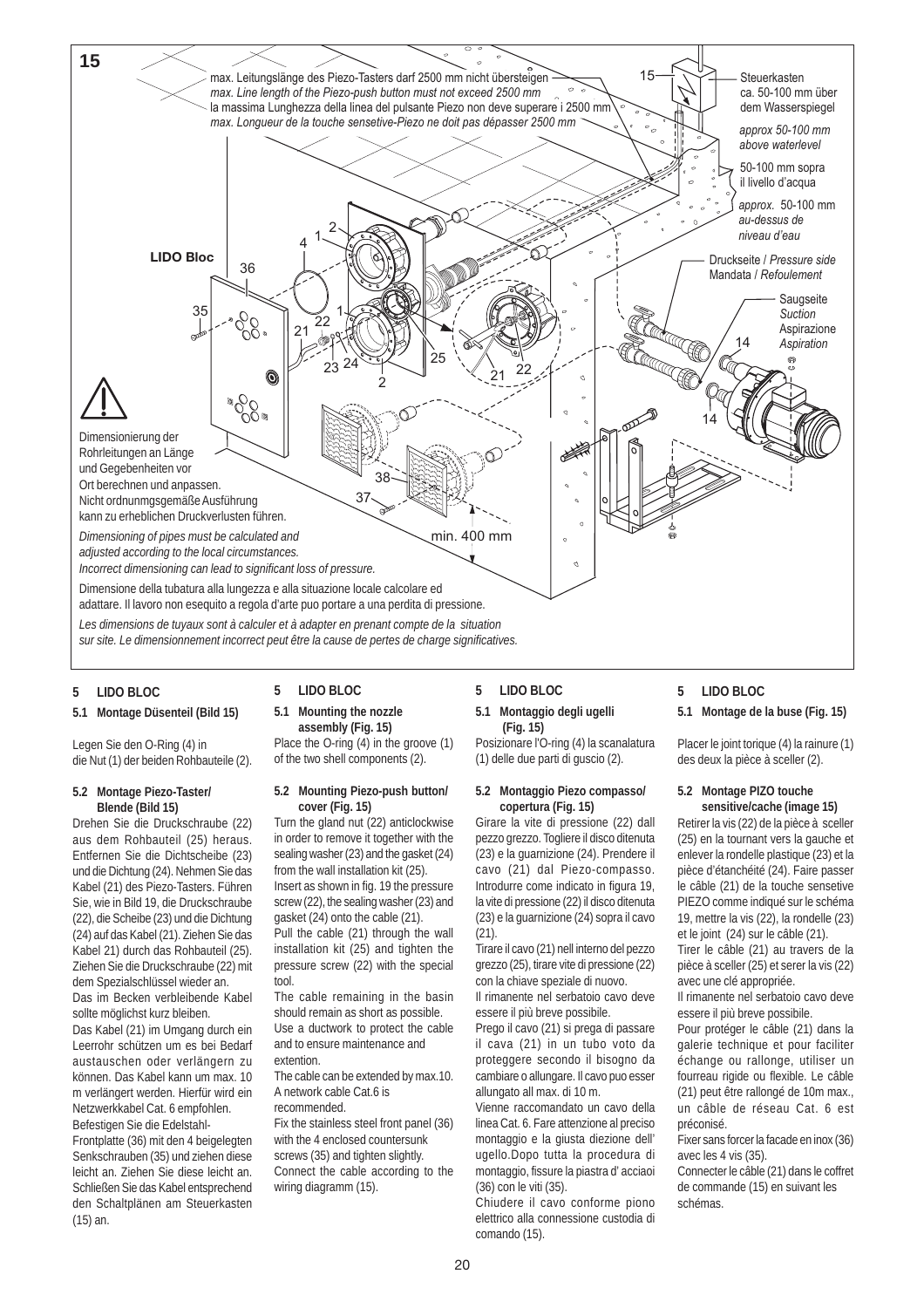#### **5.3 Montage Saugseite (Bild 15)**

Legen Sie die Abdeckung (38) zentrisch so über das Rohbauteil, daß sich die Gewindebohrungen des Rohbauteils und die Senkbohrungen der Abdeckung decken. Drehen Sie die Senkschrauben (37) ein.

#### **6 INBETRIEBNAHME**

#### **6.1 Vor der Inbetriebnahme**

Die Sicherheitshinweise und Bedienungsanleitung müssen vor dem Aufstellen und der Inbetriebnahme aufmerksam gelesen werden.

#### **5.3 Mounting suction side, (fig. 15)**

Centre the cover (38) on the wall fitting in such a way that the threaded holes in the wall fitting are in line with the countersunk holes of the cover. Insert countersunk screws (37) and tighten slightly.

#### **6 OPERATION**

#### **6.1 Before starting**

Safety precautions and operating instructions must be carefully read and observed before setting up and operating

#### **5.3 Montaggio Aspirazione (fig. 15)**

Porre il copertura (38) centrato sopra l'elemento incassato in modo da fare collimare i fori filettati nell'elemento incassato con i fori svasati nel copertura. Avvitare le viti a testa svasata (37) stringendole appena.

#### **6 MESSA IN SERVIZIO**

**6.1 Prima della messa in funzione** Prima dell'installazione e della messa in funzione è obbligatorio leggere ed osservare le istruzioni per la sicurezza ed il manuale di istruzioni.

#### **5.3 Montage aspiration, (image 15)**

Mettre la plaque (38) sur la pièce à sceller de telle manière que le filetage de la pièce à sceller et les trous de la plaque soient alignés. Fixer sans forcer avec les vis (37).

#### **6 MISE EN SERVICE**

**6.1 Avant la mise en service** Les instructions de sécurité et le mode d'emploi doivent être lus attentivement avant l'installation et la mise en service de l'appareil.



#### **6.2 Erstinbetriebnahme der Anlage**

Vor jeder Inbetriebnahme sind die örtlichen Sicherheitsbestimmungen sowie die Sicherheitshinweise einzuhalten. Ist das Gerät komplett montiert und elektrisch angeschlossen, kann das Gerät in Betrieb genommen werden.

#### **Hinweis**



**Bevor Sie die uwe JETSTREAM Anlage in Betrieb nehmen drehen Sie den Motor am Lüfterrad von Hand mehrmals durch**

**Keine mangelhafte Anlage in Betrieb nehmen.**

**Sicherheitshinweise deutlich sichtbar anbringen. Gebrauchsanweisung bereithalten.**

**Wassertemperatur bis max. 35°C.**

#### **6.3 Start**

Wenn Sie den Piezoschalter (1) drücken, wird die Anlage EIN-bzw. AUS geschaltet (Bild 16)

#### **6.4 Strahlstärke**





Starten Sie die Anlage nicht, wenn sich der Körper unmittelbar vor der Düse befindet. Die hohe Strahlkraft kann zu Verletzungen führen.

### **6.2. First time operation**

**Important note**

**available.**

**ceed 35°C.**

(Fig. 16)

**6.3 Starting the unit**

**6.4 Strength of the jet**

Before operating, local safety requirements must be met and safety precautions must be observed.

> **Before operating the unit for the first time, rotate the pump several times by hand and in the direction indicated, using the ventilating fan.**

**Do not operate a defective unit. Display the safety instructions in a clearly visible manner. The operating instructions should always be**

**The water temperature must not ex-**

When you press the Piezo button (1), this switches the unit ON or OFF

**Warning:**

Do not start the system when the body is in front of the nozzle. The high radiation power can lead to injuries.

**The JETSTREAM has considerable energy.**

#### **6.2 Prima messa in funzione dell'apparecchio**

Prima di ogni messa in funzione, verificare la conformità con tutte le norme per la sicurezza e le istruzioni per la sicurezza.

Se l´apparecchiatura e´ montata e collegata correttamente alla rete elettrica e´possibile mettere in funzione.

#### **Attenzione Importante**



**Prima di dare corrente per la prima volta alla JETSTREAM provare a far girare a mano il motore dal lato ventola per verificare che non sia bloccato**

**Indicazioni per il gestore: non avviare impianti difettosi o manomessi. Esporre i maniera virilmente chiara le indicazioni di sicurezza. Non gettare le istruzioni di uso e manutenzione. Temperatura massima ammessa del acqua 35°C.**

#### **6.3. Avviamento**

Quando premete l'interruttore pneumatico (1), l'impianto viene MESSO IN FUNZIONE o, rispettivamente FER-MATO (Fig. 16).

#### **6.4 Potenza del getto**



Non avviare il sistema quando il corpo è appena prima il dado. La potenza abbagliante può provocare lesioni.

#### **6.2 Première mise en service de l'appareil**

Il est impératif d'observer les prescriptions locales de sécurité ainsi que les instructions de sécurtié avant chaque mise en service de l'appareil. Une fois l'appareil monté complètement, le corps de la pompe remplie d'eau pour l'amorçage et branchements au circuit électrique réalisés, l'appareil peut être mis en service.

#### **Recommandation importante**



**Avant de mettre en marche la première fois ou après un arrêt de longue durée, dégommer le moteur en tournant l'hélice qui se trouve dans le capot ventilateur**

**Ne pas mettre en service une installation défectueuse. Placer les instructions de sécurité bien en vue. Tenir le mode d'emploi à disposition. La température de l'eau ne doit pas dépasser 35°C.**

#### **6.3 Mise en marche**

Pressez le commutateur Piezo (1) pour mettre en marche ou arrêter l'installation (image 16).

#### **6.4 Puissance du jet**



**Attention ! Le jet de la buse produit une énergie considérable.**

Ne pas démarrer le système lorsque le corps est juste avant la filière. La puissance élevée du faisceau peut entraîner des blessures.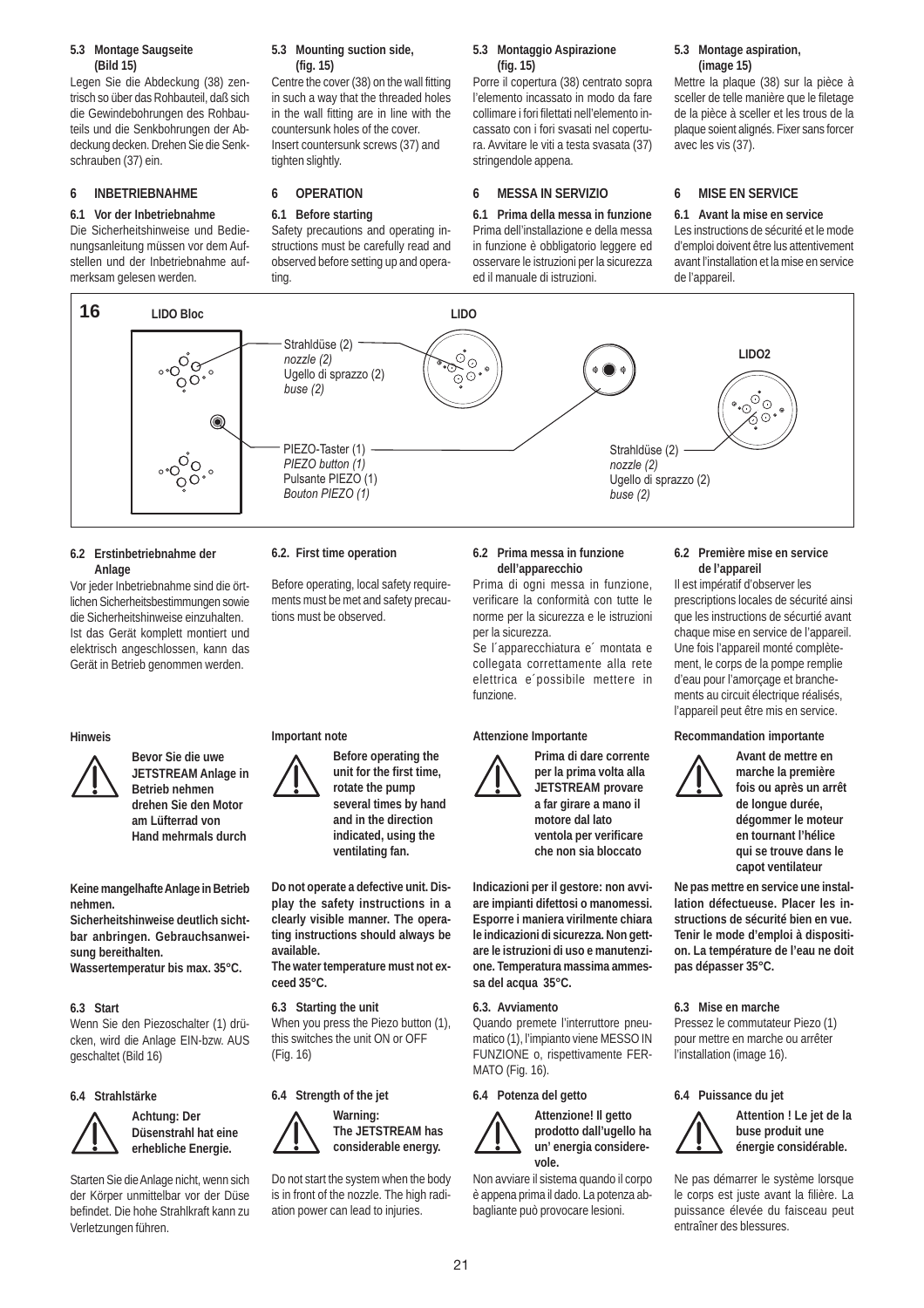#### **6.5 Überwintern**

Ist die Anlage in ein frostgefährdetes Becken eingebaut, muss der Wasserspiegel bis zur Unterkante der Frontplatte abgesenkt werden. Schliessen Sie den saugseitigen Schieber und danach drehen Sie die an der Unterseite der Pumpe befindliche Ablassschraube aus.

#### **Nach vollständigen Entleeren die Ablassschraube nicht wieder einsetzen**

#### **6.6 Wiederinbetriebnahme**

Zur Wiederinbetriebnahme Ablassschraube wieder eindrehen, Schieber öffnen und das Becken füllen. Pumpe vor dem Einschalten von Hand am Lüfterflügel des Motors in der angezeigten Drehrichtung einige Male durchdrehen.

#### **7 WARTUNG**



**Das Gerät immer nur in einwandfreiem Zustand betreiben.**

**Gerät vom Netz trennen!**

**Auf regelmässige Wartung und Überprüfung der technischen Einrichtungen achten.**

**Bei Reparatur- bzw. Wiederinbetriebnahmetätigkeiten sind zusätzliche Massnahmen, wie Abschrankung gegen den Zutritt Unbefugter unbedingt notwendig.**

**Es dürfen nur autorisierte Personen an dem Gerät arbeiten.**

**Es ist jede Arbeitsweise zu unterlassen, die die Sicherheit an dem Gerät beeinträchtigt.**

**Beziehen Sie immer nur Original-Ersatzteile über Ihren Händler oder die Fa. uwe.**

#### **7.1 Beschädigte Netzleitung**



**Achtung Gefährliche Spannung!**

Wenn die **Netzanschlussleitung** dieses Gerätes beschädigt wird, muss sie durch den Hersteller oder seinen Kundendienst oder eine ähnlich qualifizierte Person ersetzt werden, um Gefährdungen zu vermeiden.

#### **7.2 Reinigung**

Reinigen Sie die Edelstahlblenden in regelmäßigen Abständen mit einem weichen Tuch um Ablagerungen vorzubeugen.

#### **6.5 Frost protection**

If the unit is installed in a pool where there is a danger of frost, the water level has to be reduced to the lowest point of the front plate.

Close the valve on the suction side, then unscrew the discharging screw at the lower side of the pump.



#### **6.6 Re-starting operation**

Before putting into operation again, screw in the discharging screw, open valves and fill the pool. Before switching on, rotate the pump by hand several times at the ventillating fan in the direction shown.



**Disconnect unit from the mains!**

**Operate the unit only if it is in perfect condition.**

**Have it regularly checked and seviced.**

**When repairing or re-starting operation , ensure that no tampering by unauthorized persons has occured. The unit is only to be serviced by**

**authorized persons.**

**Do not conduct any work which might impair the safety of the unit. Use original spares from your dealer or uwe GmbH.**

#### **6.5 Istruzioni per l'inverno**

Se l'impianto é installato in una vasca con possibilitá di gelo, il livello dell'acqua deve essere portato fino al bordo inferiore della piastra frontale. Chiudere la valvola dell'aspirazione dopo aprire al lato inferiore della pompa la vite di scarico.



#### **6.6 Rimessa**

Per la rimessa in funzione avvitare la vite di scarico, aprire la valvola e riempire la vasca.

Girare a mano la pompa alla ventola del motore alcune volte in direzione indicata.

## **7 MANUTENZIONE**



**Separare l'apparecchio della rete!**

**Operare l'apparecchio solamente in condizione perfetta.**

**Fare attentzione ad una manutenzi one e ad un controllo regolare dell'attrezzatura tecnica.**

**In caso di lavori di riparazione risp. rimessa in servizio bisogna necessariamente prendere dei provvedimenti supplementare,come per esempio l'installazione di uno sbarramento per evitare un accesso di**

**Solamente le persone autorizzate hanno il diritto di lavorare alla macchina.**

**Qualsiasi modo di lavorazione influenzando la sicurezza della macchina deve essere omesso.**

**Fornirsi solamente dei pezzi di ricambio originale tramite il Vostro commerciante o della ditta uwe.**

**7.1 Linea elettrica danneggiata**



**Attenzione tensione pericolosa!**

Se il **cavo di alimentazione** fosse danneggiato, dovrà essere sostituito, al fine di evitare rischi causati dal produttore o dal suo rappresentante o da una persona qualificata.

#### **7.2 Pulizia**

Pulire con un panno morbido per evitare che l'acciaio inossidabile copre periodicamente per rimuovere i depositi.

#### **6.5 Hivernage**

Si le JETSTREAM risque les effets du gel, il est conseillé de descendre le niveau d' eau de la piscine juste en dessous l'aspiration.

Ouvrez les deux vannes et enlevez l'ecrou de vidange à la partie basse de la pompe.



#### **6.6 Remise en service**

Remise en service: Révisser l'écrou en partie basse de la pompe. Laisser les vannes ouvertes et remonter le niveau du bassin. Faites tourner la pompe à la main par un tournevis dans les ailettes du ventilateur afin de la "dégommer" éventuellement. Mettre en route électriquement ensuite.

#### **7 ENTRIEN**



**Déconnecter l'appareil du secteur!**

**L'appareil ne doit être utilisé que lorsqu'il se trouve en parfait état. Veiller à ce que la maintenance et la vérification des installations techniques soient effectuées régulièrement.**

**En cas de réparation ou de remise en service, il est impératif de prendre certaines mesures supplémentaires, comme par exemple l'interdiction d'accès aux personnes non autorisées.**

**Seuls les personnes autorisées à cet effet ont le droit d'effectuer des travaux sur l'appareil.**

**Toute opération préjudiciable à la sécurité de l'appareil doit être évitée.**

**Utiliser uniquement les pièces de rechange d'origine distribuées par votre revendeur ou la société uwe.**

**7.1 Ligne électrique endommagé**



Si le **câble est endommagé**, il doit être remplacé par le fabricant ou son agent de service ou une personne qualifiée afin d'éviter les risques.

#### **7.2 Nettoyage**

Nettoyer les plaques en inox régulièrement avec un chiffon doux pour prévenir la formation de dépôts.

**voltage!** If the **mains cord** is damaged, it must

**7.1 Damaged power line**

be replaced by the manufacturer or its service agent or a similarly qualified person in order to avoid hazards.

**Attention hazardous**

#### **7.2 Cleaning**

Use a soft cloth to clean the stainless steel blinds on a regular basis to prevent debirs.

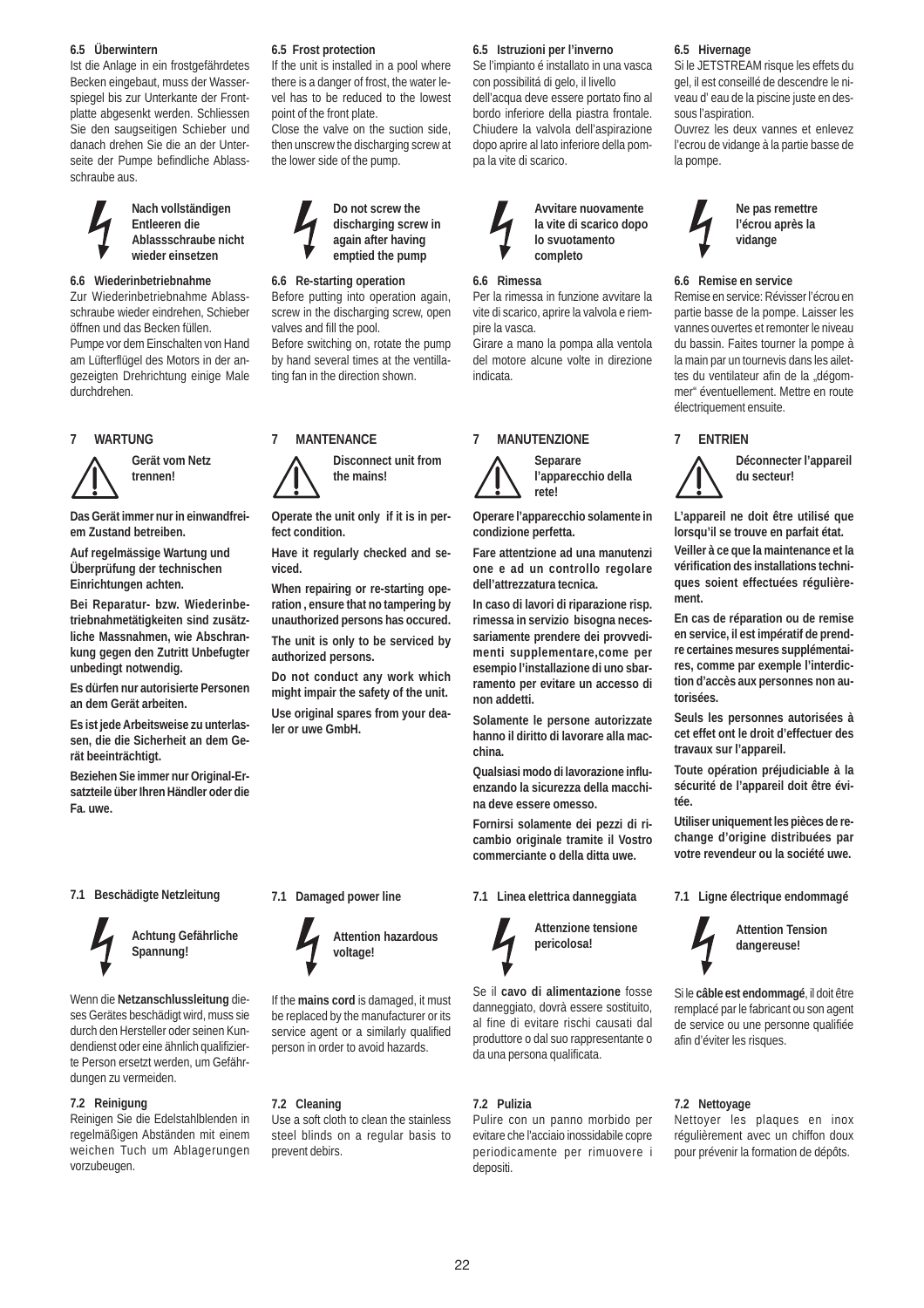#### **7.3 Ersatzteile**

Es dürfen nur Original Ersatzteile verwendet werden, oder Teile die den Spezifikationen der Firma uwe Jet-Stream GmbH entsprechen. Eine detaillierte Ersatzteilliste ist bei

uwe JetStream GmbH auf Anfrage erhältlich.

#### **7.4 Lebensdauer**

Bei Betrieb der Anlage entsprechend den Anweisungen dieser Anleitung werden Sie viele Jahre Freude an dieser Anlage haben.

#### **8 AN DEN ELEKTRO-INSTALLATEUR**

**8.1 Hinweise zum Anschluss der stationären Schwimmbeckenpumpe JetStream LIDO/LIDO2 für Drehstrom 3N ~ 400 V 50 Hz.**

**Es geht um Ihre Sicherheit!**



**Führen Sie deshalb die Anschlussarbeiten sorgsam nach den Bestimmungen DIN VDE 0100 Teil 702 aus. Halten Sie unbedingt die Sicherheitshinweise und die Anforderungen der Normgeber ein.**

Alle Arbeiten an den stationären Schwimmbeckenpumpen dürfen nur durch von der Fa. uwe autorisierten Firmen oder durch geschulte Elektrofachkräfte durchgeführt werden. Die DIN VDE und zutreffenden Unfallverhütungsvorschriften sind bei Arbeiten mit Spannung zu beachten.



## **Wichtige Hinweise!**

#### **8.2 Anschluss an die Hausinstallation**

Für den Netzanschluss zum Steuerkasten und Motor sind bei 3N ~ 400 V 50 Hz (Drehstrom) ein Leitungsquerschnitt von mindestens 5 G 2,5 qmm Cu erforderlich (Leitungslänge beachten). Zur Netztrennung muss ein bauseitiger Hauptschalter mit 3 mm Kontaktöffnung vorgesehen werden.

#### **8.3 Schutzmassnahmen**

Das Aggregat ist gegen zu hohe Berührungsspannung durch Schutzerdung DIN VDE 0100 Teil 702, sowie durch Vorschaltung eines Fehlerstrom-Schutzschalters FI ≤ 30 mA zu sichern.

#### **7.3 Replacement parts**

It may be used only original spare parts or parts which meet the specifications of the company uwe JetStream GmbH. A detailed list of spare parts is available from uwe JetStream GmbH upon request.

#### **7.4 Lifetime**

When operating the system in accordance with the instructions in this guide, you would have many years of pleasure from this facility.

#### **8 INFORMATION FOR THE ELECTRICIAN**

**8.1 Notes about connection of the pool pumps JETSTREAM LIDO/LIDO2 for three-phase 3 N ~ 400 V 50 Hz.**

**This affects your safety!**

**Therefore, perform all work carefully in accor-dance with the regulati-ons EN-60335- 2-41. You must definitely observe the safety instructions and the requirements stated by the standards authorities.**

All work on the pool pump may be performed only by firms having authorisation from the uwe company, or by trained electrical experts. The EN regulations and the relevant accident prevention regulations must be observed in all work where voltage is present.



#### **8.2 Connection to the indoor wiring**

For the connection of the 3N ~ 400 V 50 Hz (three-phase) electrical supply to the control panel and motor, a conductor cross-section of at least 5 x 2.5 mm² CU is necessary (pay attention to the length of the cable). An all-pole isolating switch with 3 mm contact must be provided in the mains cable.

#### **8.3 Safety precautions**

To prevent shock-hazard voltage, the unit must be made safe by protective grounding as per EN-60335-2-41 and by installing a 30 mA earth leakage circuit breaker (R.C.C.B.). Furthermore, the motor must be connected as per EN-60335-2-41 to the potential equalisation system.

#### **7.3 Pezzi di ricambio**

Può essere usato pezzi di ricambio o solo parti originali che soddisfano le specifiche della società uwe JetStream GmbH.

Un elenco dettagliato dei pezzi di ricambio è disponibile presso Uwe Jet-Stream GmbH.

#### **7.4 La vita**

Quando si utilizza il sistema secondo le istruzioni contenute in questa guida, si avrebbe molti anni di piacere da questa struttura.

#### **8 PER IL ELETTRICISTA**

**8.1 Avvertenze per la connessione della pompa piscina stazionaria Jet-Stream LIDO/LIDO2 per corrente trifase 3N ~ 400 V 50 Hz.**

**Si tratta di Vostra sicurezza!**

**Eseguite le operazioni di allacciamento con cura in conformità alle norme DIN VDE 0100 parte 702. E' assolutamente necessario attenersi alle istruzioni per la sicurezza ed ai requisiti posti dell'ente che emette le norme.**

Tutti i lavori sulle pompe fisse delle piscine possono essere eseguiti solo da ditte autorizzate dalla ditta uwe e da parte di elettricisti specializzati, che hanno ricevuto l'addestramento. Quando si lavora con della tensione occorre osservare le norme DIN VDE e le norme antinfortunistiche pertinenti.



#### **8.2 Connessione al impianto domestico**

Per la connessione alla rete della custodia di comando ed il motore ci serve per 3N ~ 400 V 50 Hz (corrente trifase) una sezione trasversale del condotto di min. 5 G 2,5 mm² (osservare la lunghezza del condotto). Per la separazione della rete bisogna installare in cantiere un interruttore principale con 3 mm d'apertura di contatto.

#### **8.3 Misure preventive**

Il aggregato va protetto contro una tensione di contatto troppo elevata mediante un collegamento a terra di protezione DIN VDE 0100 pezzo 702, come pure mettendo a monte un interruttore di sicurezza per correnti di guasto FI≤ 30 mA.

#### **7.3 pièces de rechange**

Il peut être utilisé que des pièces de rechange d'origine ou des pièces qui répondent aux spécifications del'entreprise Uwe JetStream GmbH. Une liste détaillée des pièces de rechange est disponible à partir de uwe JetStream GmbH.

#### **7.4 La vie**

Lors du fonctionnement du système conformément aux instructions de ce guide, vous auriez de nombreuses années de plaisir de cette installation.

#### **8 A L'ATTENTION DE L'ELECTRICIEN**

**8.1 Remarques concernant le branchement des pompes uwe Jetstream LIDO/LIDO2 pour courant alternatif 3N ~ 400 V 50 Hz.**

**Il en va de votre sécurité!**



**Effectuez tous les travaux en respectant attentivement le prescriptions DIN VDE 0100 partie 702 et les normes C 15.100. Respectez impérativement les instructions de sécurité et les prescriptions desdifférentes normes en vigueur.**

Seuls des électriciens spécialisés sont autorisés à effectuer des travaux sur les pompes uwe Jetstream.

Les normes en vigueur, les normes DIN VDE et UTE ainsi que les instructions de prévention applicables contre les accidents sont à respecter lors de travaux sous tension.



## **8.2 Branchement sur**

## **l'installation intérieure**

Le branchement sur secteur du boîtier de commande et du moteur nécessitent, pour 3N ~ 400 V 50 Hz (courant alternatif), un câble d'un diamètre minimal de 5 G 2,5 mm<sup>2</sup> CU (respecter la longueur du conducteur). Un interrupteur-sectionneur omnipolaire doit être prévu sur le réseau.

#### **8.3 Mesures de précaution**

Le groupe moto-pompe doit être protégé contre une tension de contact trop importante au moyen d'une mise à terre de protection conforme à la norme DIN VDE 0100 partie 702 et UTE, ainsi que par le montage en amont d'un interrupteur différentiel FI ≤ 30 mA.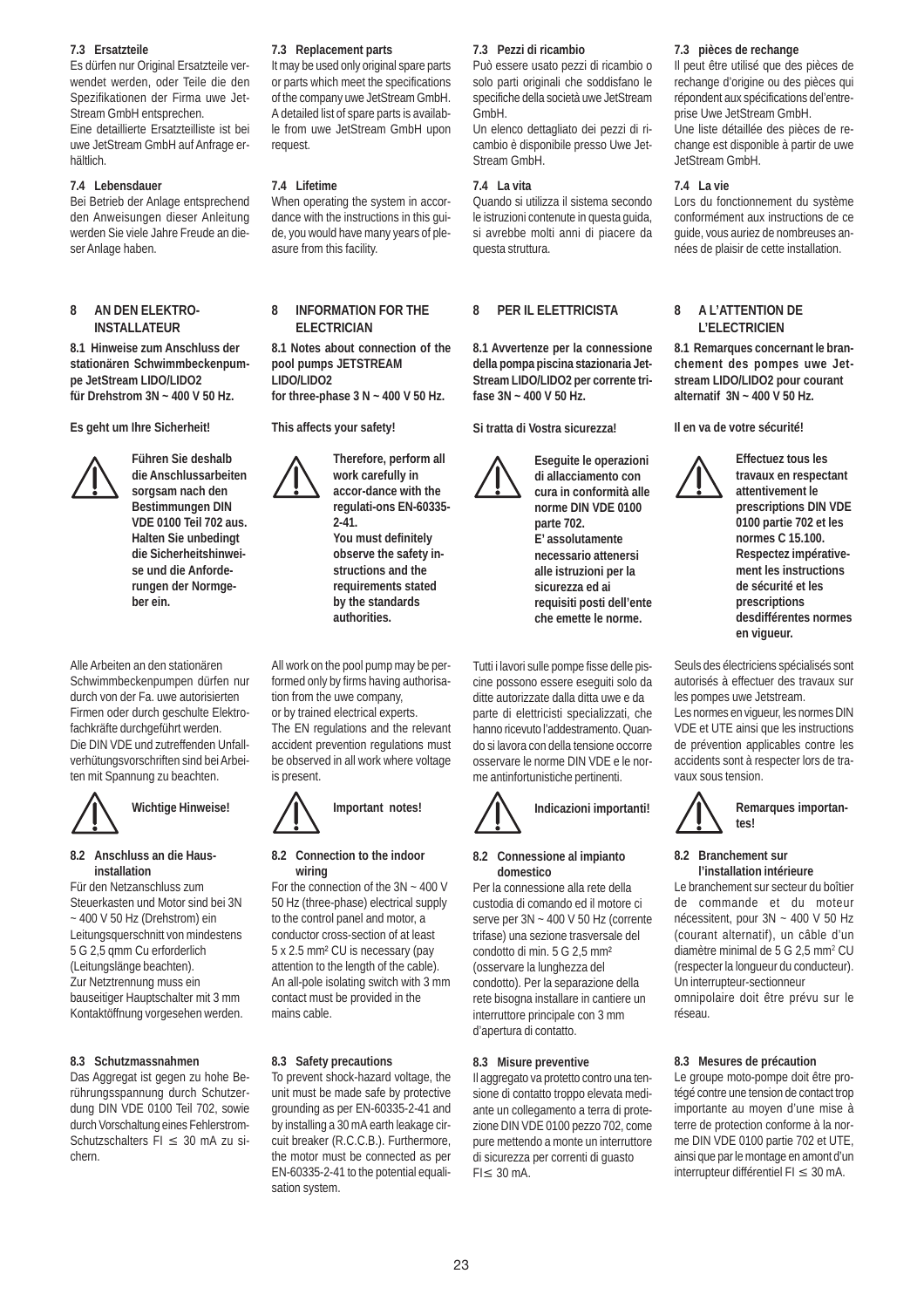#### **8.4 Absicherung**

Bei 400 V: Schmelzsicherungen 16 A (träge) oder 16 A K- Sicherungsautomaten. Leitungslänge bzw. Spannungsabfall beachten.

#### **8.5 Leistungsaufnahme**

Die Leistungsaufnahme des Pumpenaggregats beträgt maximal bei einer Nennspannung von 3N ~ 400 V 50 Hz bei der Anlage: LIDO/LIDO2 3,5 kW.

#### **8.6 Motorschutz**



Im Steuerkasten sind die erforderlichen Schalt- und Sicherheitselemente untergebracht, so dass sich ein weiterer Motorschutz erübrigt. Kontrollieren Sie bitte, ob das Überstromrelais auf den entsprechenden Motor-Nennstrom eingestellt ist.

#### **8.7 Drehrichtung**

Prüfen Sie die Drehrichtung.

Beachten Sie hierzu den Drehrichtungspfeil an der Pumpe.

Zur Drehrichtungsprüfung im Trockenlauf Pumpe nur kurz einschalten, um die Gleitringdichtung vor Schaden zu bewahren.

Bei falscher Drehrichtung ist die Strömungsgeschwindigkeit wesentlich geringer, ausserdem nimmt der Antriebsmotor einen höheren Strom auf, so dass das Überstromrelais ansprechen kann.

Ist die Drehrichtung falsch, sind zwei Aussenleiter der Netzzuleitung durch einen Elektrofachmann zu tauschen.

#### **8.8 Montage des Steuerkastens**

Steuerkasten in einem trockenen Raum an einer Innenwand und höher als der Wasserspiegel anbringen. Führen Sie die Leitungen durch die Stopfbuchse in den Steuerkasten. Ziehen Sie die Stopfbuchse gut an, und füllen Sie den verbleibenden Raum zwischen Stopfbuchse und Leitung mit einem dauerelastischen Kitt.



#### **Schrauben gut anziehen**

Muss der Steuerkasten aus baulichen Gegebenheiten an einer Aussenwand, einem Schwimmbad-Umgang oder in einem Schacht montiert werden, müssen zwischen Wand und Steuerkasten die beiliegenden Abstandsstücke angebracht werden.

So wird eine Kältebrücke vermieden.

**9 SCHALTPLÄNE siehe Seite 25-27.**

#### **8.4 Fusing**

For 400 V: 16 A slow-blow fuses, or 16 A automatic circuit-breakers. Pay attention to cable length and voltage drop.

#### **8.5 Power consumption**

The maximum power consumption of the pump units at a nominal voltage of 3N ~ 400 V 50 Hz is as follows: LIDO/LIDO2 3,5 kW.

#### **8.6 Motor protection**



The necessary switching and safety elements are accommodated in the control panel, and so there is no need for any additional motor protection. Please check whether the overcurrent relay is adjusted to suit the rated current of the motor.

#### **8.7 Direction of rotation**

Please check the direction of rotation. To do this, observe the direction-of-rotation arrow on the pump.

To check the direction of rotation in the dry-running state, switch the pump on for 2 - 3 seconds only, in order to prevent damage to the rotating mechanical seal.

If the direction of rotation is wrong, the flow speed is much lower, and furthermore the drive motor takes a higher current, and so the overcurrent relay might respond.

If the direction of rotation is wrong, two phase-wires of the mains cable should be interchanged by an electrical expert.

#### **8.8 Installing the control panel**

Install the control panel in a dry environment, on an internal wall and above water-level.Lead the cable into the control panel through the gland. When doing so, adapt the cut-out type sealing ring to suit the diameter of the cable. Tighten the gland securely, and fill the remaining space between the gland and the cable with permanently elastic filling compound. Secure the cover of the control panel by means of the screws.



If, because of the structural features of the building, the control panel has to be installed on an external wall, in a walkway behind the wall of the pool, or in a chamber, the spacers supplied must be installed between the wall and the control panel. In this way, a coldconducting path is avoided.

**9 WIRING DIAGRAMS**

**see page 25-27.**

#### **8.4 Protezione**

Per 400 V: Fusibile 16 A (inerte) o 16 A valvola-K. Osservare la lunghezza del condotto risp. l'abbassamento di corrente

#### **8.5 Assorbimento di prestazione**

L'assorbimento di prestazione del aggregato della pompa è max. 3,5 kW per la LIDO/LIDO2 e 3,5 kW con una tensione nominale di 3N ~ 400 V 50 Hz.

#### **8.6 Protezione di motore**



Gli elementi di comando et di sicurezza sono installati nella custodia di comando, per rendere inutile un altra protezione del motore.

Verificare se il relé di corrente elevato è regolato sul corrente nominale del motore.

#### **8.7 Direzione di rotazione**

Esaminare la direzione di rotazione. Osservare la freccia della direzione di rotazione sulla pompa.

Per verificare la direzione di rotazione in corsa asciutta, accendere la pompa solamente brevemente, per proteggere la guarnizione di eventuali danni. In caso di direzione di rotazione sbagliata, la velocità di corrente è molto più bassa, inoltre il motore d'azionamento assorbe più di corrente, per poter di conseguenza fare reagire il relé di corrente elevato.

Se la direzione di rotazione è sbagliata, bisogna far cambiare da un elettricista I due condotti esterni d'alimentazione di rete.

#### **8.8 Montaggio della custodia di comando**

Installare la custodia di comando in un locale asciutto ad un muro interno e più alto che il livello d'acqua.

Guidare i condotti attraverso la scatola a stoppa nella custodia di comando. Serrare la scatola a stoppa per bene e riempire lo spazio rimanente tra scatola a stoppa e condotto con un mastice continuativo elastico.



#### **Avvitare per bene le vite**

Se la custodia di comando deve essere installata per ragioni costruttive ad un muro esterno, in un andito della piscina oppure in un pozzo, bisogna installare i pezzi di distanza qui uniti, tra muro e custodia di comando. Cosi, si può evitare un ponte di freddezza.

**9 PIANO ELETTRICO vedi pagina 25-27**

#### **8.4 Fusibles**

400 V : fusibles 16 A (à action retardée) ou 16 AK - coupe-circuits automatiques.

#### **8.5 Puissance**

Le groupe moto-pompe du BAMBO compte, pour une tension nominale de 3N ~ 400 V 50 Hz une puissance de LIDO/LIDO2 3,5 kW.

#### **8.6 Protection du moteur**



Les éléments de circuit et de sécurité nécessaires se trouvent dans le boîtier de commande, une protection supplémentaire du moteur est ainsi inutile. Vérifiez si le relais de surcharge thermique est réglé sur le courant nominal du moteur correspondant.

#### **8.7 Sens de rotation**

Vérifiez le sens de rotation. Observez à cet effet la flèche indiquant le sens de rotation qui se trouve sur la pompe. En cas de vérification à sec du sens de rotation, faites tourner la pompe 2 à 3 secondes seulement pour ne pas endommager la garniture mécanique. Si le sens de rotation est incorrect, la vitesse d'écoulement est sensiblement inférieure et le moteur de commande capte un courant plus important, ce qui permet au relais de surcharge thermique de se déclencher. Si le sens de rotation est incorrect, il convient de faire permuter par un électricien deux conducteurs de phase sur le réseau d'alimentation de la pompe.

#### **8.8 Montage du coffret électrique**

Apposer le coffret électrique dans un endroit sec, sur un mur intérieur, et supérieurement comme la surface de l'eau.

Ajustez la bague d'étanchéité au diamètre du câble. Serrez bien les presse-étoupe et remplissez l'espace restant entre les presse-étoupe et le câble avec du mastic à élasticité permanente. Fixez le couvercle du coffret électrique avec les vis.



Si, pour des raisons de construction, le coffret électrique doit être monté sur une paroi extérieure, dans le pourtour d'un bassin ou dans une cuve, les entretoises livrées avec l'appareil doivent être apposées entre le mur et le coffret électrique.

Ceci permet d'éviter un pont thermique.

#### **9 PLAN ÉLECTRIQUE**

**page 25-27. Attention! Le coffret ne doit pas être posé directement contre le mur!**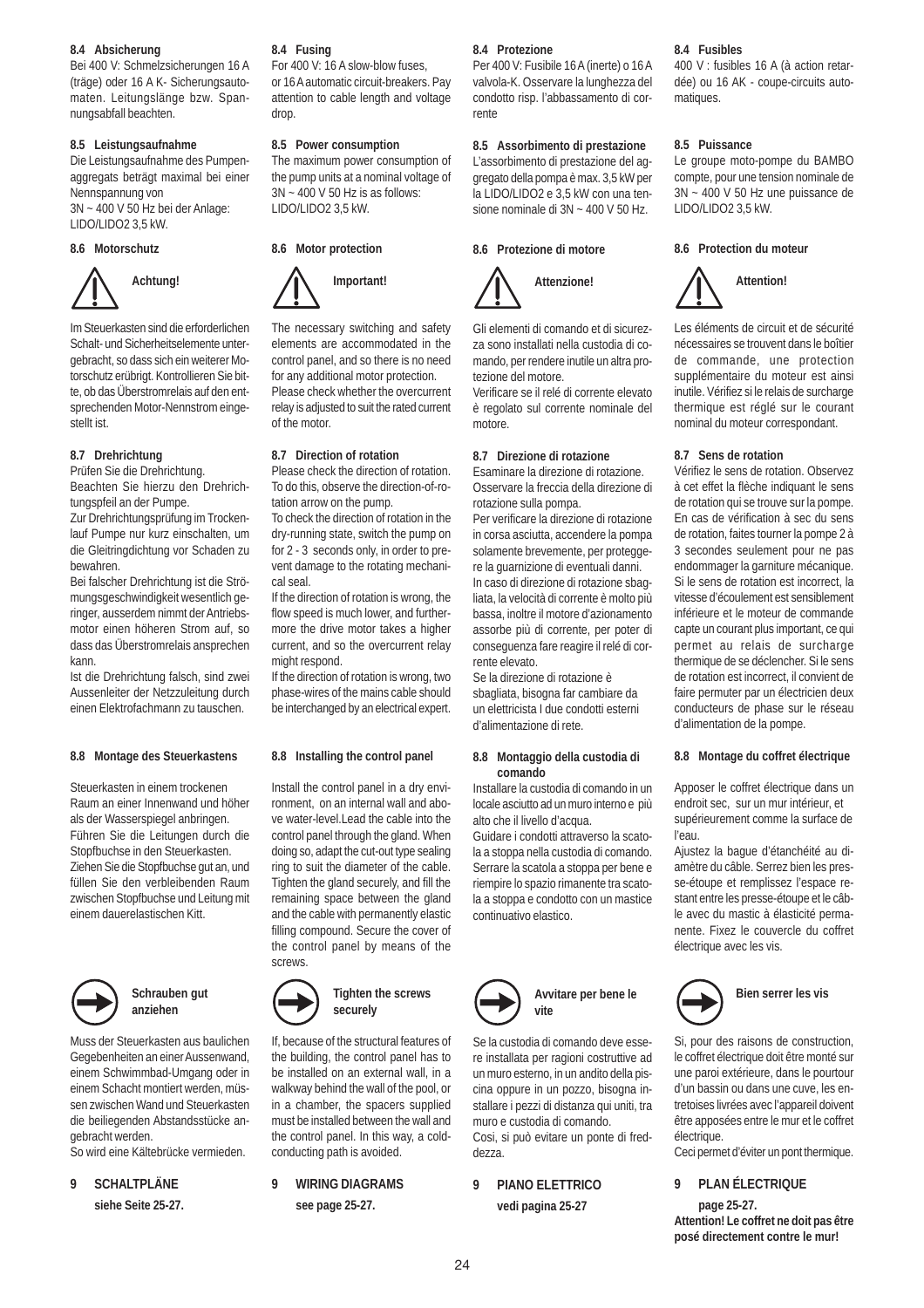**Schaltplan für LIDO/LIDO2 mit Pneumatikschalter 3 N ~ PE 400/230 V 16 A 50 Hz** **Wiring diagramm for LIDO/LIDO2 with pneumatic switch 3 N ~ PE 400/230 V 16 A 50 Hz**

**Piano elettrico per LIDO/LIDO2 con interruttore pneu-matico 3 N ~ PE 400/230 V 16 A 50 Hz**

**Plan électrique pour LIDO/LIDO2 avec commande pneumatique 3 N ~ PE 400/230 V 16 A 50 Hz**



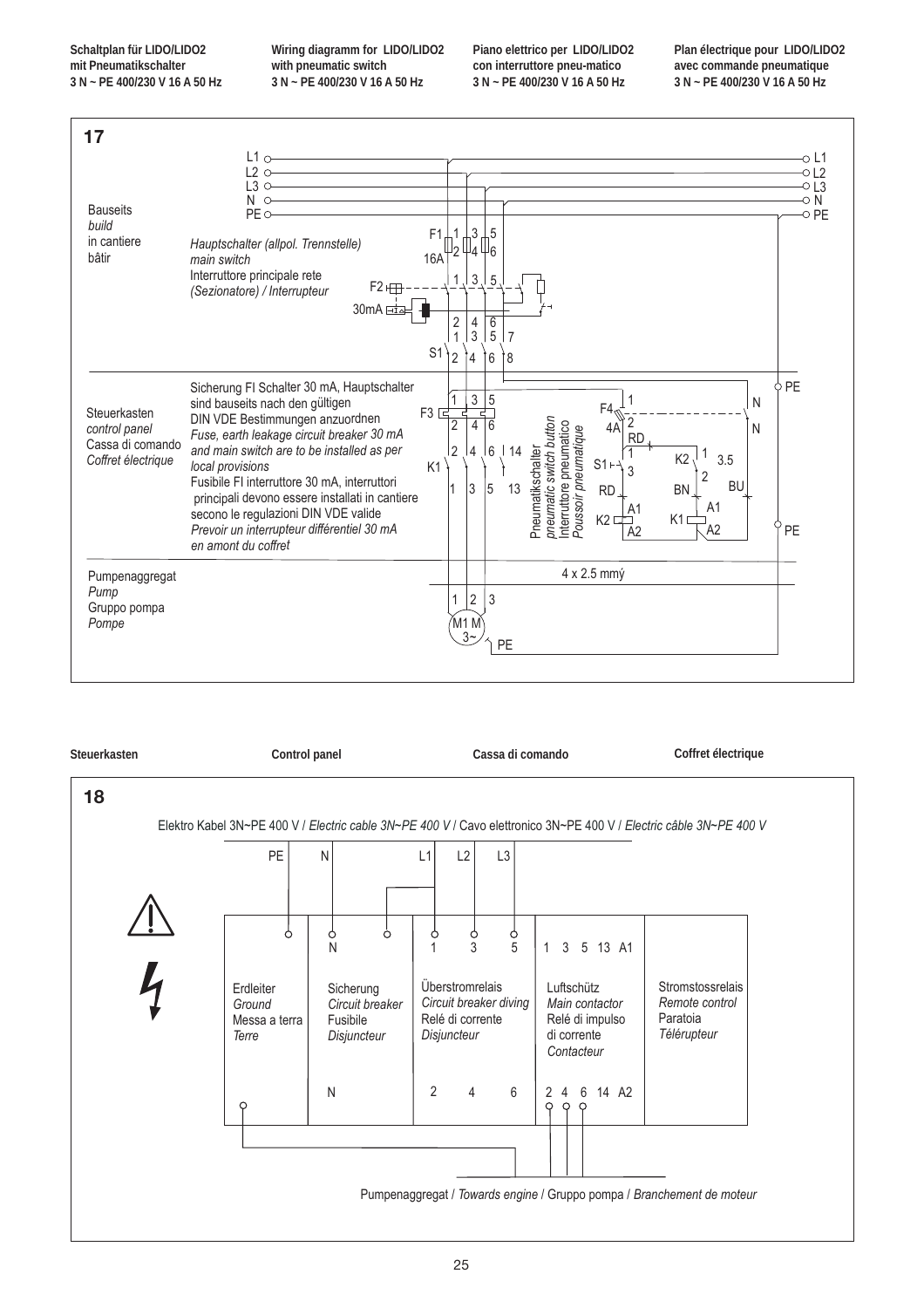**Schaltplan für LIDO/LIDO2 mit Pneumatikschalter und Zeitrelais 3 N ~ PE 400/230 V 16 A 50 Hz** **Wiring diagramm for LIDO/LIDO2 with pneumatic switch and time relay 3 N ~ PE 400/230 V 16 A 50 Hz**

**Piano elettrico per LIDO/LIDO2 con interruttore pneumatico e con relé precario 3 N ~ PE 400/230 V 16 A 50 Hz**

**Plan électrique pour LIDO/LIDO2 avec commande pneumatique avec minuterie 3 N ~ PE 400/230 V 16 A 50 Hz**

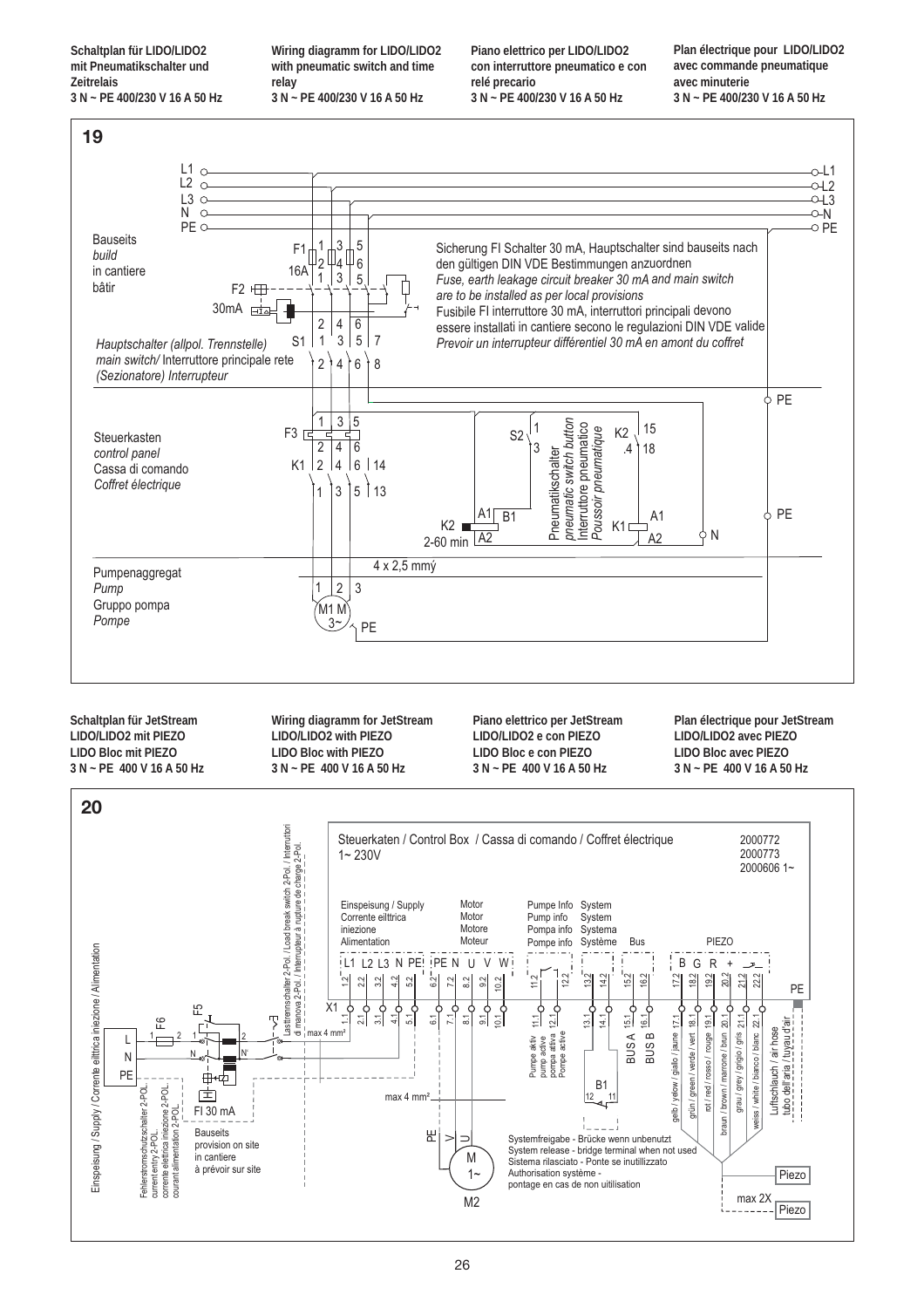**Schaltplan für JetStream LIDO BLOC/LIDO LIDO2 mit PIEZO 1 N ~ PE 230 V 16 A 50 Hz** **Wiring diagramm for JetStream LIDO BLOC/LIDO LIDO2 with PIEZO 1 N ~ PE 230 V 16 A 50 Hz**

**Piano elettrico per JetStream LIDO BLOC/LIDO LIDO2 e con PIEZO 1 N ~ PE 230 V 16 A 50 Hz**

**Plan électrique pour JetStream LIDO BLOC/LIDO LIDO2 avec PIEZO 1 N ~ PE 230 V 16 A 50 Hz**